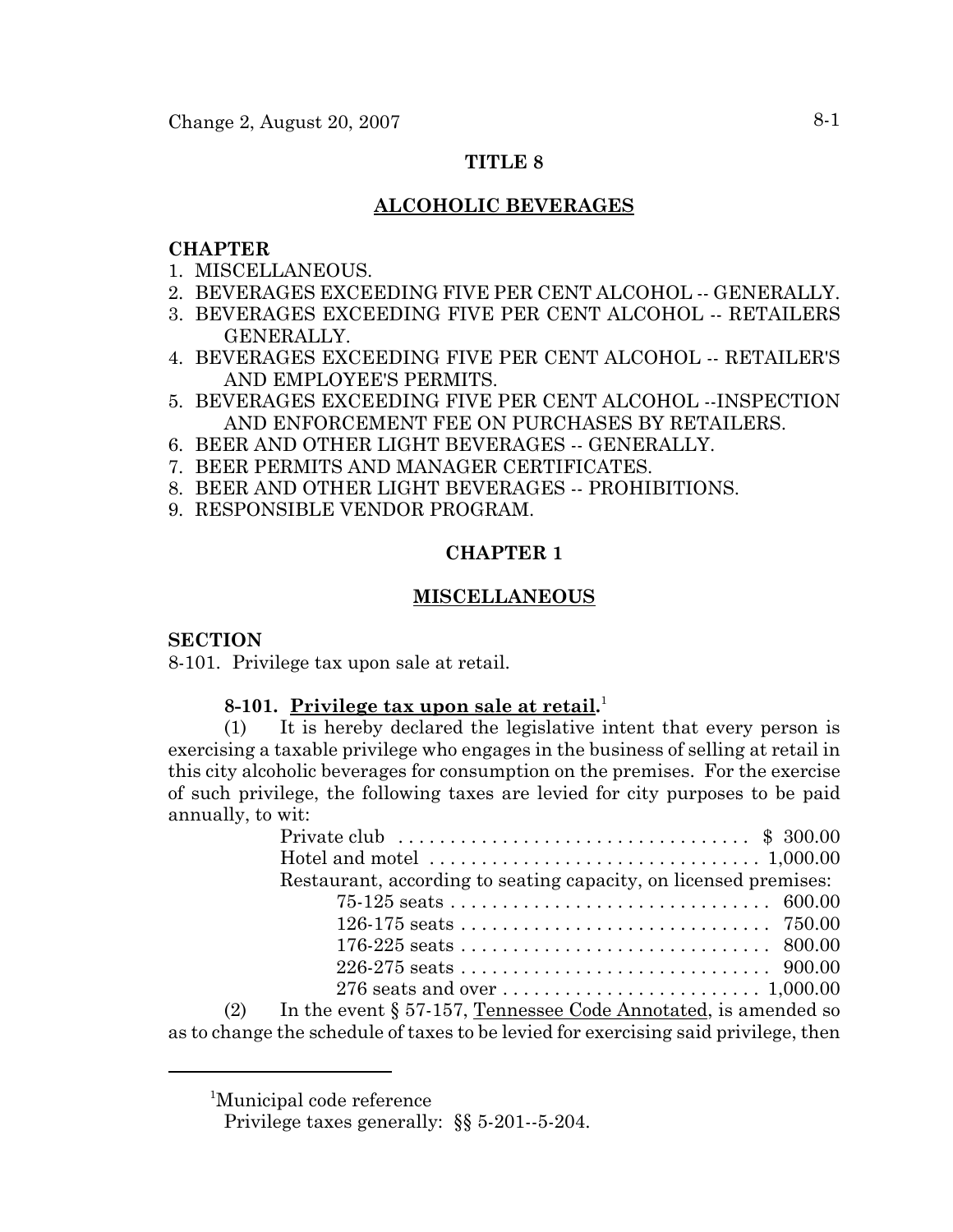paragraph (1) hereof shall authorize the levying of a privilege tax as established by the amended § 57-157, Tennessee Code Annotated.

(3) The amount of privilege taxes set out in paragraph (1) hereof shall be for one year and each privilege license shall expire on the expiration date of the retailer's state license for that year. Licenses may be renewed each year by compliance with chapter 1, title 57, Tennessee Code Annotated, upon payment of the above stated taxes. All privilege taxes shall be paid to the department of finance of the city and the director of the department of finance shall not be authorized to issue a privilege license until the applicant has qualified as required by chapter 1, title 57, Tennessee Code Annotated, to engage in such business and has exhibited to the director of finance the license issued by the Alcoholic Beverage Commission of the State of Tennessee. (1969 Code, § 4-1)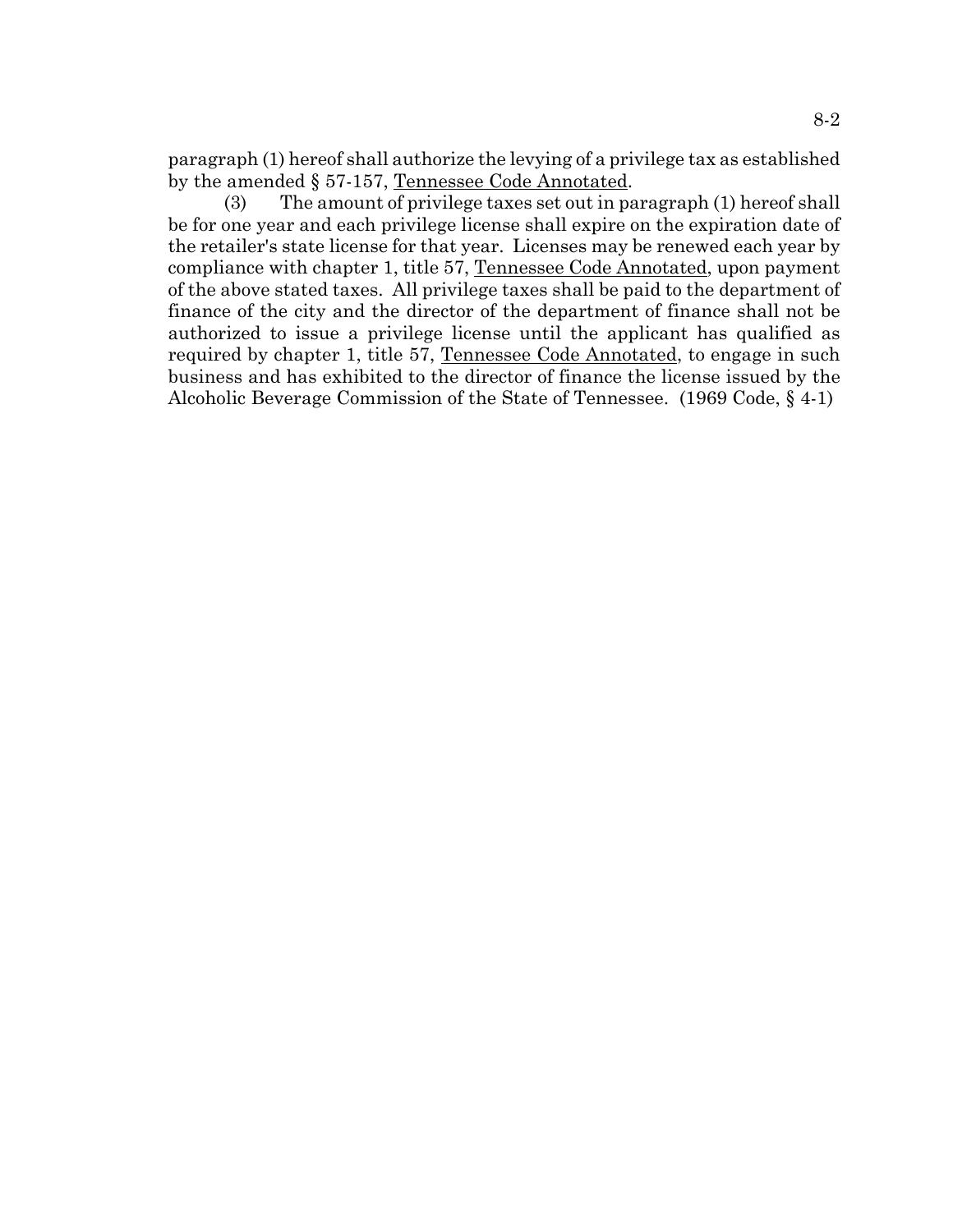# **BEVERAGES EXCEEDING FIVE PER CENT ALCOHOL – GENERALLY**

### **SECTION**

8-201. Definitions.

- 8-202. Compliance with chapters 2 through 5 of this title and state law; exemptions.
- 8-203. Certificate of good moral character.
- 8-204. Aliens not to engage in sale, storage or distribution.
- 8-205. Purchases from unauthorized persons.
- 8-206. Sale to minors, prohibited.
- 8-207. [Deleted.]
- 8-208. Investigations to enforce provisions.
- 8-209. Violations.

**8-201. Definitions**. Whenever used in chapter 2 through 5 of this title, the following words and terms shall have the meanings ascribed to them in this section, unless the context requires otherwise:

(1) "Alcoholic beverage," or "beverage," "liquor" or "intoxicating liquor" means and includes alcohol, spirits, liquor, wine, and every liquid containing alcohol, spirits and wine capable of being consumed by a human being, other than patented medicine, beer or wine, where the latter two (2) contain an alcoholic content of five (5) per cent by weight, or less.

(2) "Domicile" means and includes actual physical residence accompanied by an intention to make such residence a permanent "home."

(3) "License" means the license or permit issued pursuant to chapter 1, title 57, of Tennessee Code Annotated.

(4) "Minor" means a person under twenty-one (21) years of age.

(5) "Permit" means a permit required or issued pursuant to chapters 2 through 5 of this title and "permittee" means any person to whom such a permit has been issued pursuant to chapters 2 through 5 of this title.

(6) "Retail sale" or "sale at retail" means a sale to a consumer or to any person for any purpose other than for resale.

(7) "Retailer" or "retail dealer" means any person who sells at retail any beverage for the sale of which a permit is required under the provisions of 2 through 5 of this title. (1969 Code, § 4-11, as amended by Ord. #8-99, May 1999, § 1)

**8-202. Compliance with chapters 2 through 5 of this title and state law; exemptions.** It shall be unlawful for any person to store, transport, sell, give away, distribute, possess, or receive alcoholic beverages in the city unless the provisions of chapters 2 through 5 of this title and the laws of the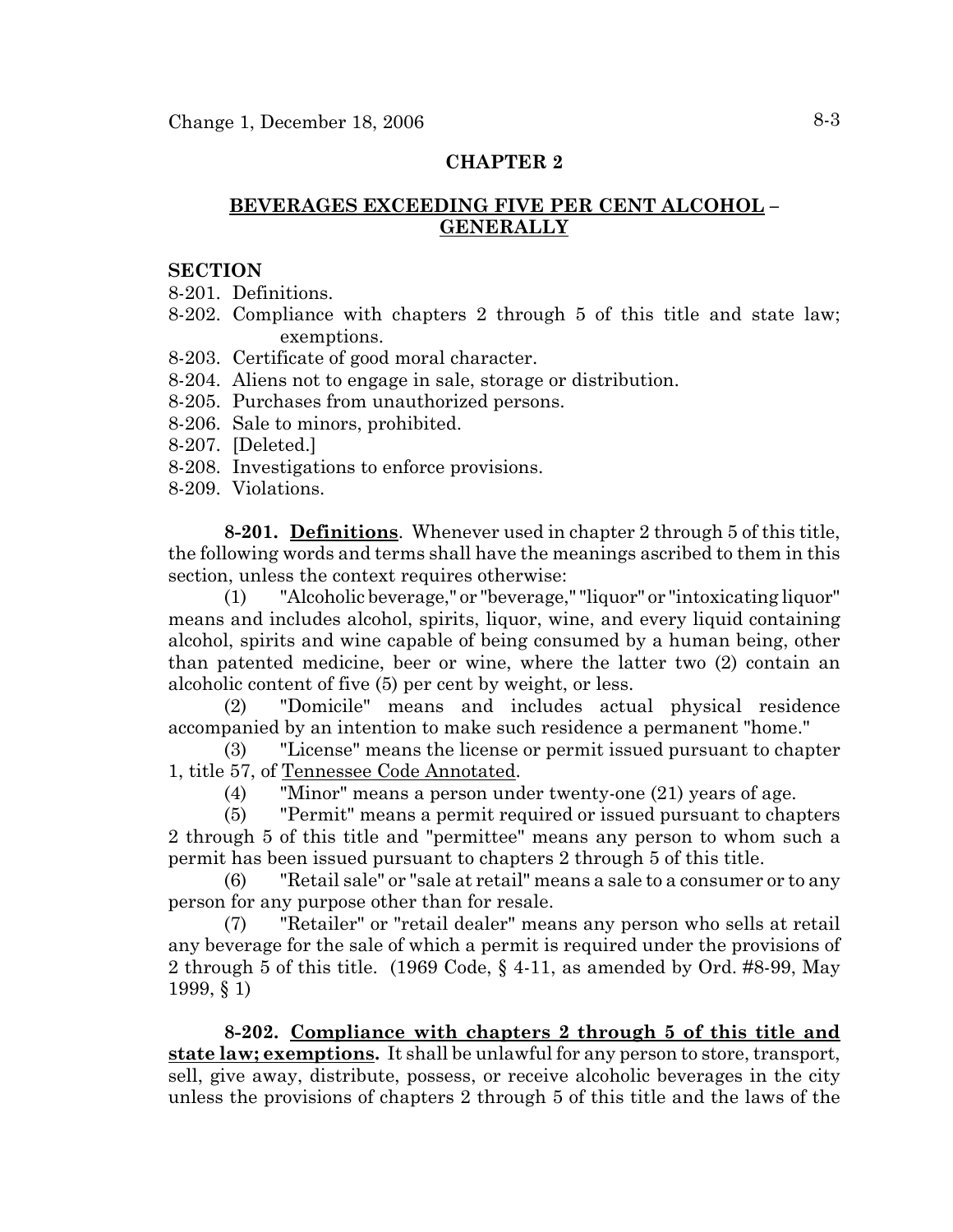Change 1, December 18, 2006  $8-4$ 

state have been complied with. Nothing in chapters 2 through 5 of this title regulates the transportation, storage, sale, distribution, possession, or receipt of or tax upon any beverage of alcoholic content of five per cent (5%) by weight or less, and no ordinance related thereto is modified by chapters 2 through 5 of this title. (1969 Code, § 4-12)

**8-203. Certificate of good moral character**. When application is made for the certificate of good moral character required by Tennessee Code Annotated, § 57-121 as a condition to the issuance or renewal of a state alcoholic beverage license, such certificate shall be signed by the mayor, upon direction of a majority of the city council at a regularly scheduled meeting and conditioned upon the applicant fulfilling the following requirements:

(1) The applicant who is to be in actual charge of the business shall be of good moral character and personally known to the mayor and a majority of the city councilmen, or

(2) If a corporation, the executive officers or those in control shall be of good moral character and personally known to the mayor and a majority of the city councilmen, or

(3) The mayor and a majority of the councilmen shall have made careful investigation of the applicant's general character and, from such investigation, found it to be good, and that, in his or their opinion, the applicant will refrain from a violation of this chapters 2 through 5 of this title, and

(4) The applicant has obtained the necessary permits as required by this title, and

(5) The applicant has not violated any of the provisions of chapters 2 through 5 of this title or the laws of the state and of the United States which regulate or control alcoholic beverages, within ten (10) years prior to the date of the application.  $(1969 \text{ Code}, \S 4-13)$ 

**8-204. Aliens not to engage in sale, storage or distribution.** No person shall own or be employed in the storage, sale, or distribution of alcoholic beverages, unless he or she is a citizen of the United States. (1969 Code, § 4-14)

**8-205. Purchases from unauthorized persons.** It shall be unlawful for any person to buy or purchase any alcoholic beverages from any person who, to the knowledge of the buyer or purchaser, does not hold the appropriate permit or license under the provisions chapters 2 through 5 of this title or under the laws of the state authorizing the sale of such beverages to him or her. (1969 Code, § 4-15)

**8-206. Sale to minors, prohibited**. No retailer or any other person shall sell or give away any alcoholic beverages to a minor. (1969 Code, § 4-16, as replaced by Ord. #17-06, Sept. 2006)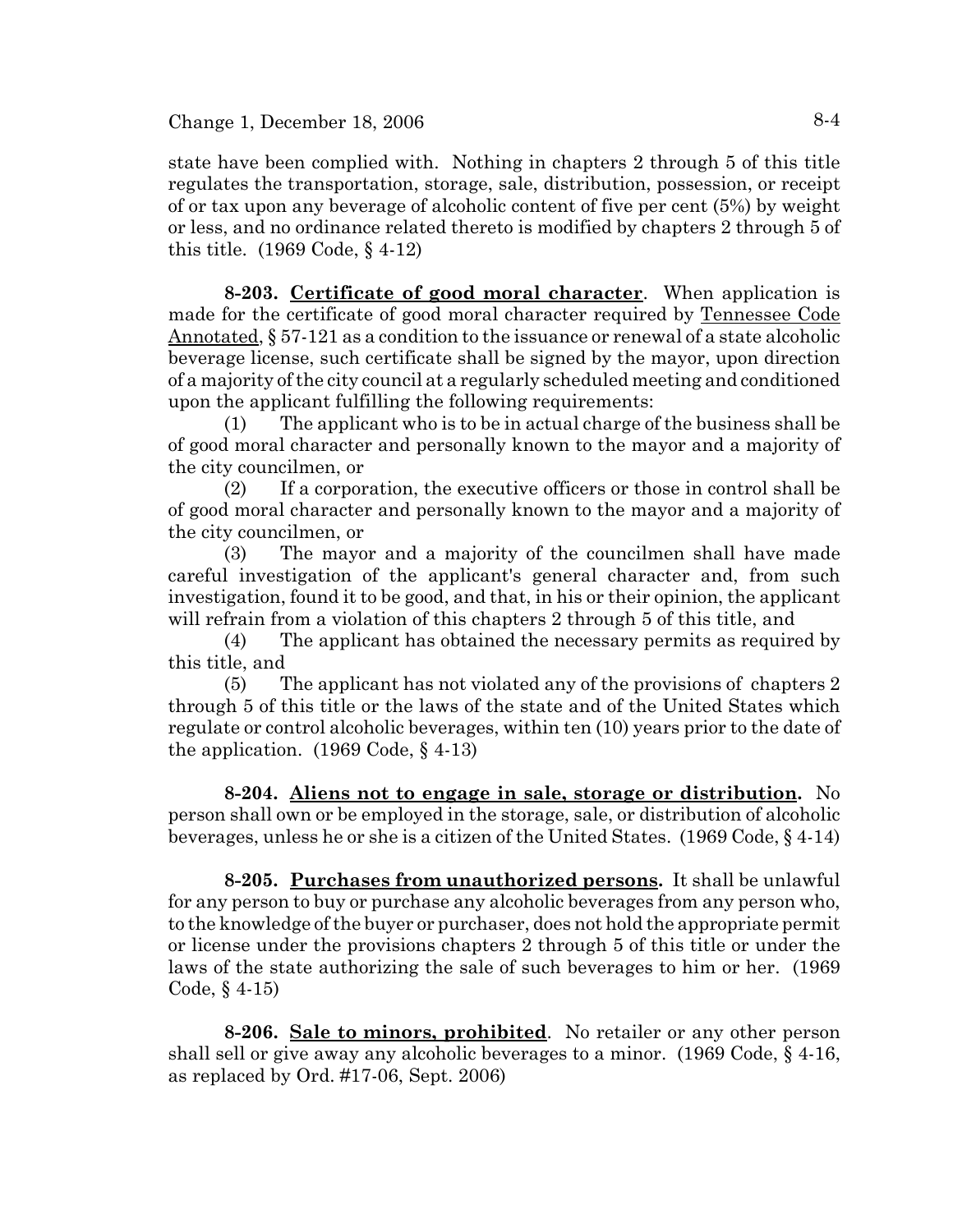**8-207. [Deleted**.] (1969 Code, § 16.1, as amended by Ord. #8-99, May 1999, § 2, and deleted by Ord. #17-06, Sept. 2006)

**8-208. Investigations to enforce provisions.** The city manager is authorized to examine the books, papers and records of any retail dealer in alcoholic beverages for the purpose of determining whether the inspection fees and all other fees imposed by chapters 2 through 5 of this title have been fully paid, and shall have the power to investigate and examine according to law any premises where any alcoholic beverage is possessed or stored for the purpose of sale or sold, for the purpose of determining whether the provisions of chapters 2 through 5 of this title are being complied with. Any refusal to permit the examination of any such books, papers and records, or the investigation and examination of such premises, shall constitute sufficient reason for the revocation of a permit under chapters 2 through 5 of this title or the refusal to issue a permit under chapters 2 through 5 of this title. (1969 Code, § 4-17)

**8-209. Violations**. Any person violating any provision of chapters 2 through 5 of this title shall, upon conviction, be punished as provided in § 1-107 of this code. Furthermore, any violation of chapters 2 through 5 of this title shall be grounds for suspension, denial, or revocation of the retail dealer's permit. This penalty shall be in addition to any other penalty provided by any section of chapters 2 through 5 of this title. (1969 Code, § 4-18)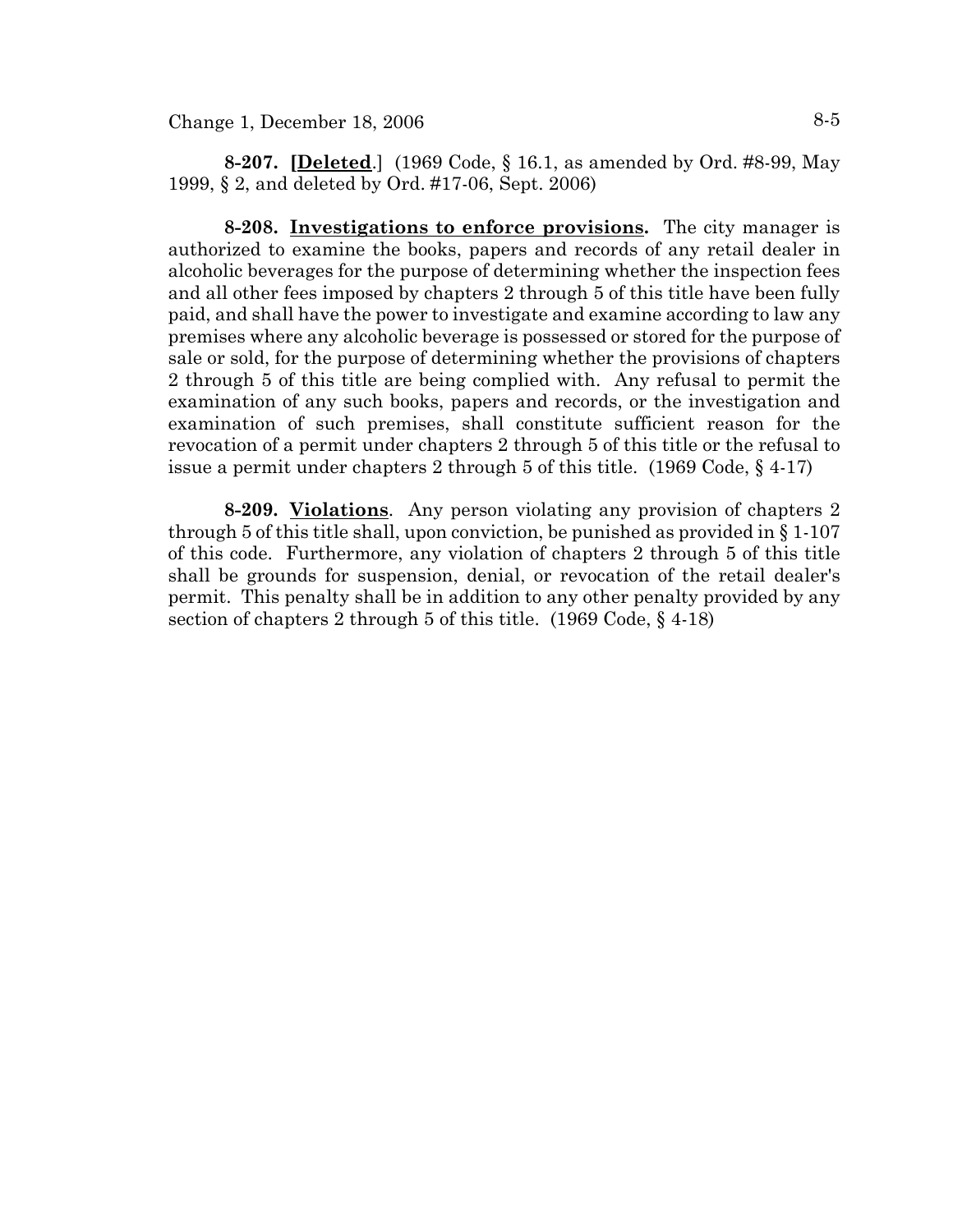# **BEVERAGES EXCEEDING FIVE PER CENT ALCOHOL – RETAILERS GENERALLY**

#### **SECTION**

- 8-301. Privilege license.
- 8-302. State licenses and permits.
- 8-303. Districts in which stores permitted.
- 8-304. Operation of more than one establishment by same person prohibited.
- 8-305. Government officials and employees or their relatives not to have interest in business.
- 8-306. Manufacturers, brewers and wholesalers not to have interest in business.
- 8-307. Disclosure of persons having interest in business.
- 8-308. Business to be located on ground floor; entrances to store; visibility into store.
- 8-309. Seating facilities prohibited on premises; exception.
- 8-310. Television, pinball machines, etc., prohibited on premises.
- 8-311. Political advertising material prohibited on premises.
- 8-312. Keeping beverages in unsealed bottle or container.
- 8-313. Unstamped merchandise.
- 8-314. Copy of council rules and regulations to be kept on premises.
- 8-315. Copy of § 8-209 to be posted on premises.
- 8-316. Price lists to be posted on premises.
- 8-317. Employment of person convicted of certain crimes prohibited.
- 8-318. Purchases from other than licensed wholesaler prohibited.
- 8-319. Hours of sale.
- 8-320. Sales by persons under the age of eighteen (18).
- 8-321. Sales to person intoxicated or accompanied by intoxicated person.
- 8-322. Sales on credit.
- 8-323. Sale of more than one case to same person; record of case sales.
- 8-324. Samples and tastings.
- 8-325. Solicitation of orders.

**8-301. Privilege license**. Before any retailer engages in the retail sale of alcoholic beverages, he or she shall obtain a privilege license, as authorized by state law, from the finance department of the city, in the amount of two hundred fifty dollars (\$250.00). This license shall expire on December thirtyfirst of the year in which it was issued and must be renewed each year thereafter. (1969 Code, § 4-24)

**8-302. State licenses and permits**. In addition to the permits and licenses required by chapters 2 through 5 of this title, no person shall engage in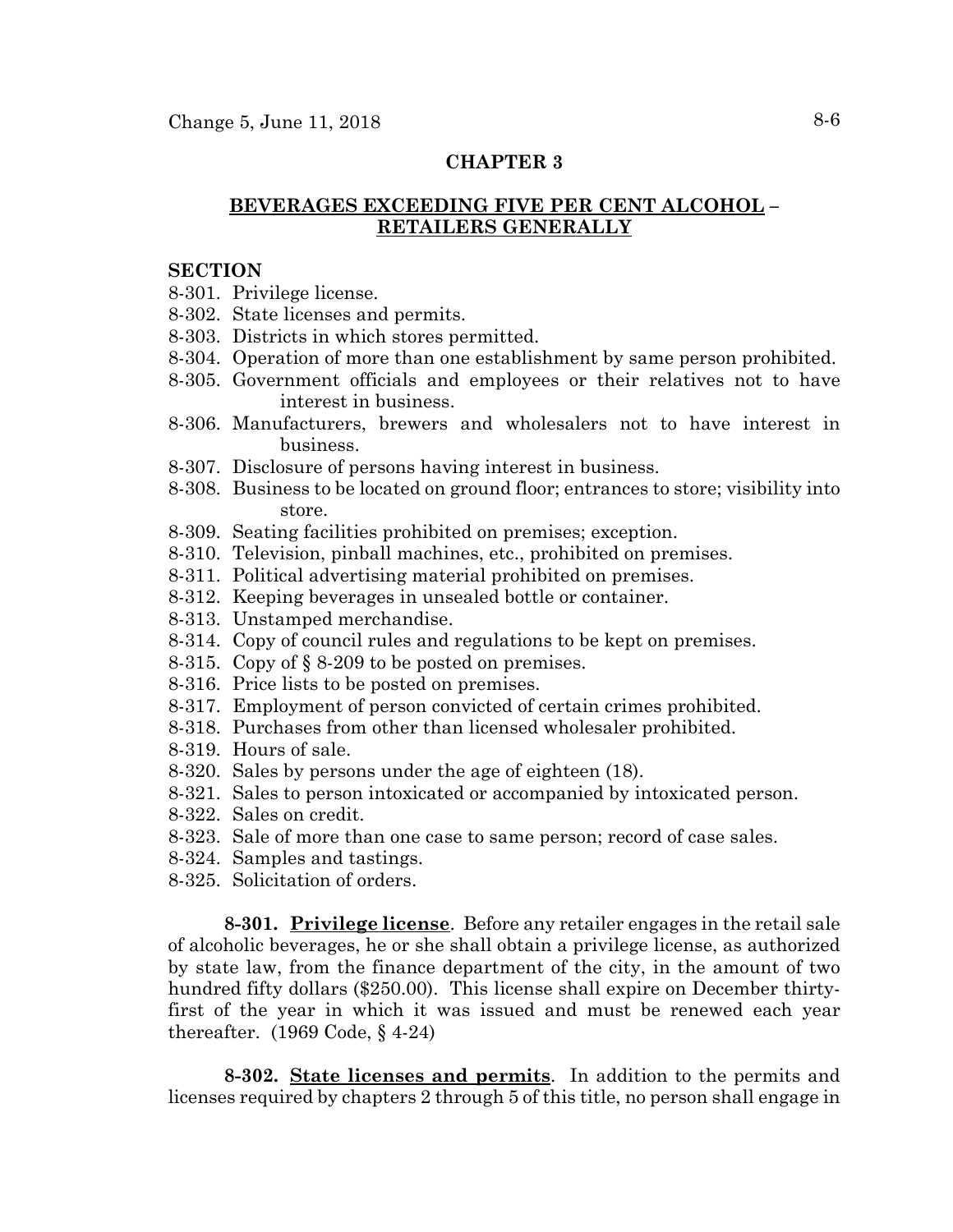the retail alcoholic beverage business unless all the necessary state licenses and permits have been obtained. (1969 Code, § 4-25)

**8-303. Districts in which stores permitted**. It shall be unlawful for any person to operate or maintain a liquor store for the retail sale of alcoholic beverages in the city, unless such store is located in an area zoned B-2, General Business District; B-1, Neighborhood Business District; or UB-2, Unified Business District. (1969 Code, § 4-26)

**8-304. Operation of more than one establishment by same person prohibited.** No person shall, directly or indirectly, operate more than one place of business for the retail sale of alcoholic beverages. The word "indirectly" shall include and mean any kind of interest in another place of business by way of stock ownership, loan, partner's interest, or otherwise. (1969 Code, § 4-27)

**8-305. Government officials and employees or their relatives not to have interest in business.** (1) It shall be unlawful for any person who is the holder of any public office, either appointed or elected, or who is a public employee, either national, state, city or county, and regardless of whether or not such person receives monetary compensation for holding such position, or for any person in such officer's or employee's immediate family, including the spouse, sibling, children and parents, whether related by blood or marriage, to have any interest in any retail alcoholic beverage business, directly or indirectly, either proprietary or by means of money, loan, mortgage, lien or lease, or to participate in the profits of any such business in any manner whatsoever. This provision may be waived as to noncity employees, where in the opinion of city council, said employee does not occupy a position which could result in the employee's or the retailer's receiving certain advantages or considerations in regard to the regulation of retailers.

(2) This section shall not prohibit the city from owning and leasing any land and improvements thereon to any person who qualifies for a permit under chapters 2 through 5 of this title. (1969 Code, § 4-28)

**8-306. Manufacturers, brewers and wholesalers not to have interest in business**. No manufacturer, broker, or wholesaler shall have any interest in the business or building containing a retail alcoholic beverage store holding a permit under chapters 2 through 5 of this title.

**8-307. Disclosure of persons having interest in business**. It shall be unlawful for any person to have ownership in or participate, either directly or indirectly, in the profits of any retail business holding a permit under chapters 2 through 5 of this title, unless his or her interest in the business and the nature, extent, and character thereof shall appear on the application for the retail dealer's permit, or if the interest is acquired after the issuance of a permit,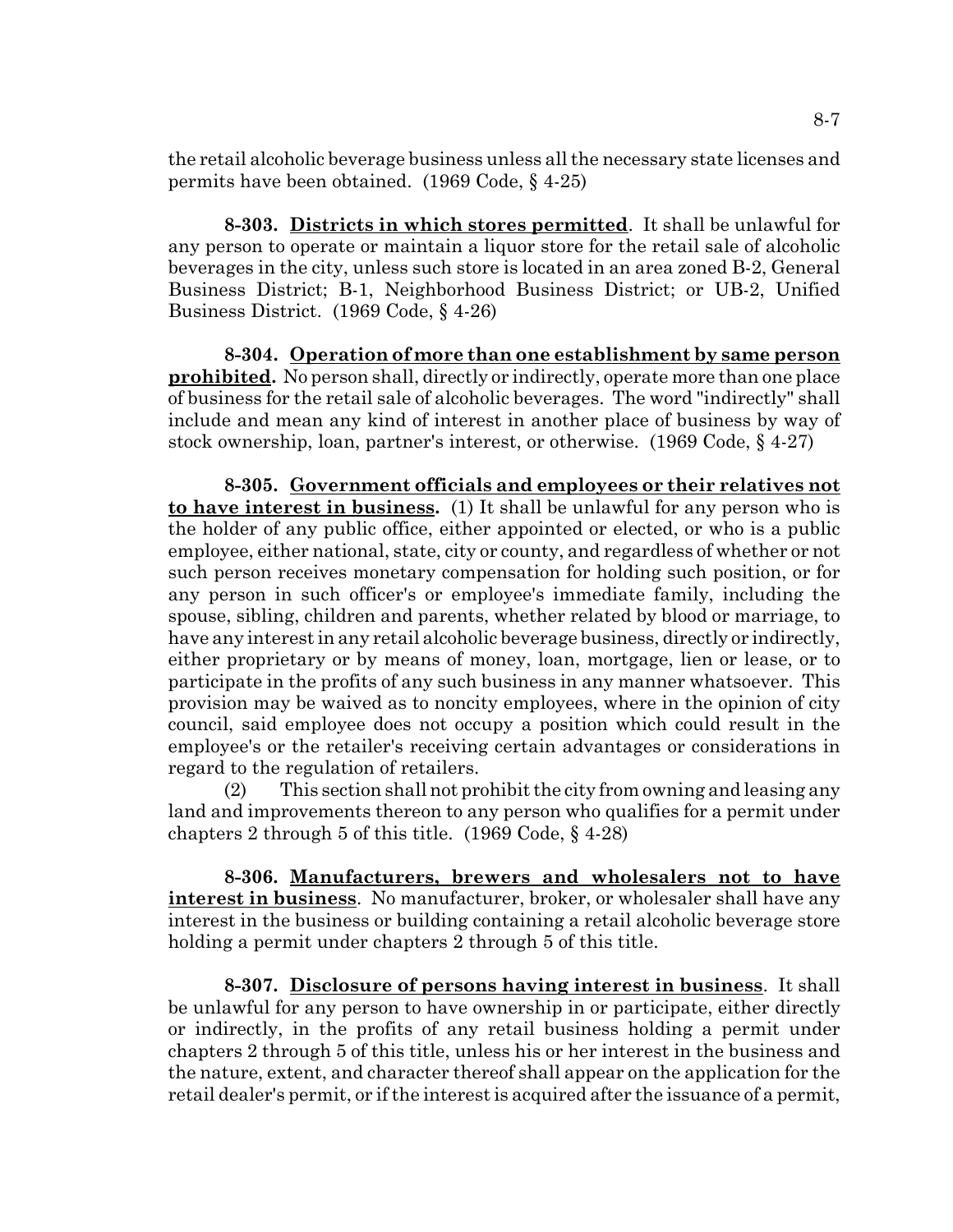unless it shall be fully disclosed to the city council and approved by it. Where such interest is owned by such person on or before the application for any permit, the burden shall be upon such person to see that this section is fully complied with, regardless of who prepares and signs the application. If the interest is acquired after the issuance of a permit, the burden of such disclosure of the acquisition of such interest shall be upon both the seller and the purchaser. (1969 Code, § 4-30)

**8-308. Business to be located on ground floor; entrances to store; visibility into store**. No retail alcohol beverage store shall be located except on the ground floor and it shall have one main entrance opening on a public street, and such place of business shall have no other entrance for use by the public except as hereafter provided. When a retail store is located on the corner of two (2) public streets, such retail store may maintain a door opening on each of the public streets. Any salesroom adjoining the lobby of a hotel or other public building may maintain an additional door into such lobby, so long as same shall be opened to the public. In addition, to the fullest extent consistent with the nature of the establishment, full, free and unobstructed vision shall be afforded from the street and public highway to the interior of the place of sale or dispensing of alcoholic beverages. (1969 Code, § 4-31)

**8-309. Seating facilities prohibited on premises; exception**. No seating facilities shall be provided at any retail establishment selling alcoholic beverages, except those provided for employees. (1969 Code, § 4-32)

**8-310. Television, pinball machines, etc., prohibited on premises**. No television, pinball machines, or other devices which tend to cause persons to congregate in such place shall be permitted in any retail establishment selling alcoholic beverages. (1969 Code, § 4-33)

**8-311. Political advertising material prohibited on premises**. No political advertising of or for any candidate or party by poster, handout card, matches, or other similar election campaign material shall be placed or dispensed on the premises of a retail store holding a permit under chapters 2 through 5 of this title.  $(1969 \text{ Code}, \S 4-34)$ 

**8-312. Keeping beverages in unsealed bottle or container**. No retailer of alcoholic beverages shall keep or permit to be kept upon the premises any alcoholic beverages in any unsealed bottles or other unsealed containers.

**8-313. Unstamped merchandise**. No retail permittee shall own, store, or possess upon the premises any unstamped merchandise required by the laws of the State of Tennessee to have affixed thereto revenue stamps of the state. (1969 Code, § 4-36)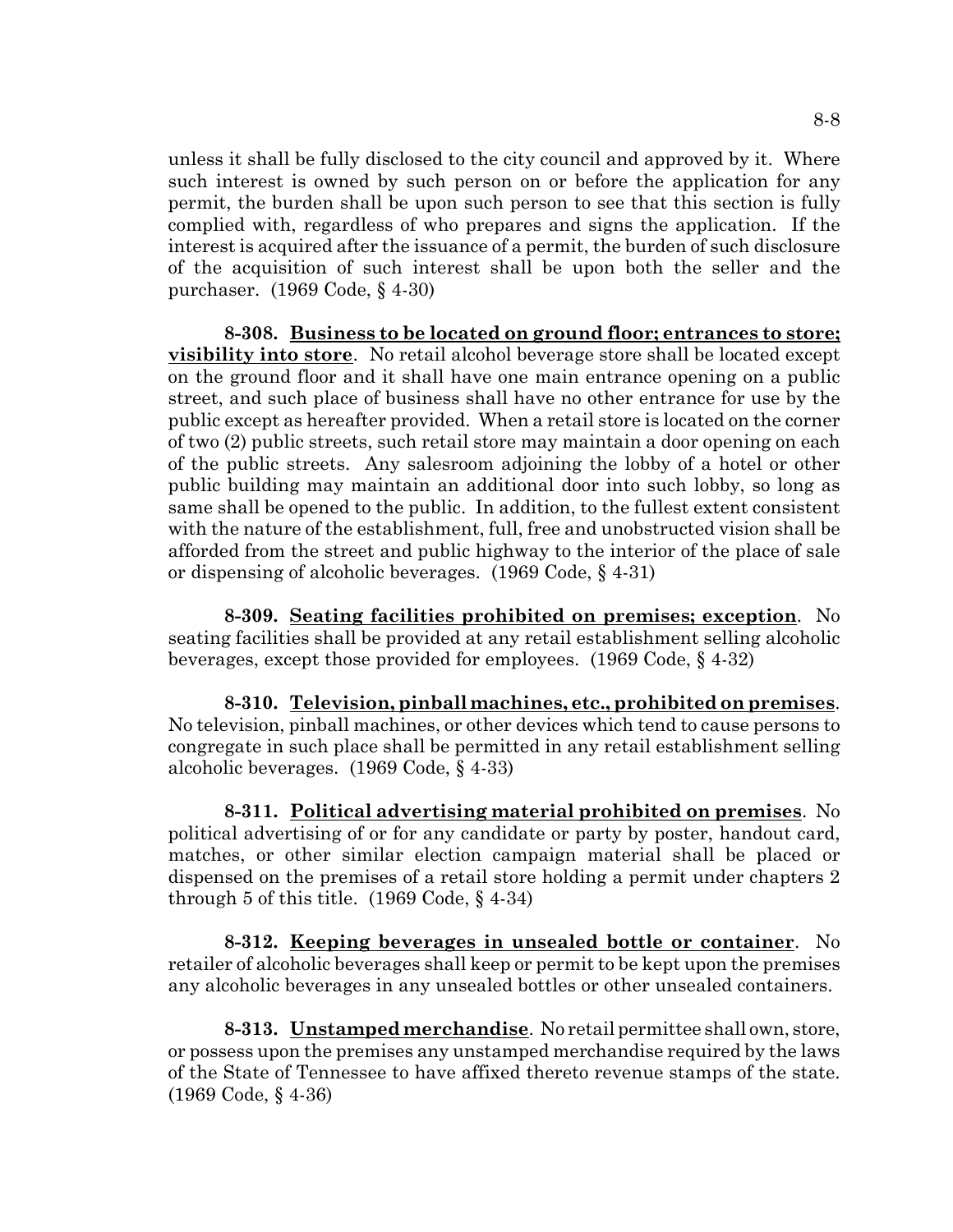**8-314. Copy of council rules and regulations to be kept on premises**. Each person granted a retailer's permit under chapters 2 through 5 of this title shall promptly procure and keep at his or her place of business a copy of the rules and regulations promulgated by the city council pursuant to chapters 2 through 5 of this title. (1969 Code, § 4-37)

**8-315. Copy of § 8-209 to be posted on premises**. Each retail dealer in alcoholic beverages shall have at least one (1) copy of § 8-209 of this code conspicuously displayed within the interior of the retailer's premises. (1969 Code, § 4-38)

**8-316. Price lists to be posted on premises**. Each retail dealer in alcoholic beverages shall have conspicuously displayed within the interior of the retail dealer's premises not less than four (4) copies of a printed price list of beverages offered for sale. (1969 Code, § 4-39)

**8-317. Employment of person convicted of certain crimes prohibited**. No retailer shall employ, in the sale, storage, or distribution of alcoholic beverages, any person who, within ten (10) years prior to the date of his or her employment, shall have been convicted of a felony involving moral turpitude or of any law regulating alcoholic beverages and, in case an employee should be so convicted, he or she shall immediately be discharged. (1969 Code,  $§$  4-40)

**8-318. Purchases from other than licensed wholesaler prohibited**. No retailer shall purchase any alcoholic beverages for resale from any person other than a licensed wholesaler. (1969 Code, § 4-41)

**8-319. Hours of sale**. (1) Retail dealers in alcoholic beverages shall not engage in the sale of such beverages except between the hours of 8:00 A.M. and 11:00 P.M. on weekdays and Saturdays.

(2) No retailer shall sell or give away any alcoholic beverage between 11:00 P.M. on Saturday and 8:00 A.M. on the following Monday of each week. (1969 Code, § 4-42)

**8-320. Sales by persons under the age of eighteen (18)**. It shall be unlawful for any retailer or employee for whom a permit has been issued under chapters 2 through 5 of this title to permit any person under the age of eighteen (18) to engage in the sale of alcoholic beverages on the retailer's premises. (Ord. #8-99, May 1999, § 3)

**8-321. Sales to persons intoxicated or accompanied by intoxicated person**. No retailer shall sell or give away any alcoholic beverages to any person who is drunk, nor shall any retailer sell or give away any alcoholic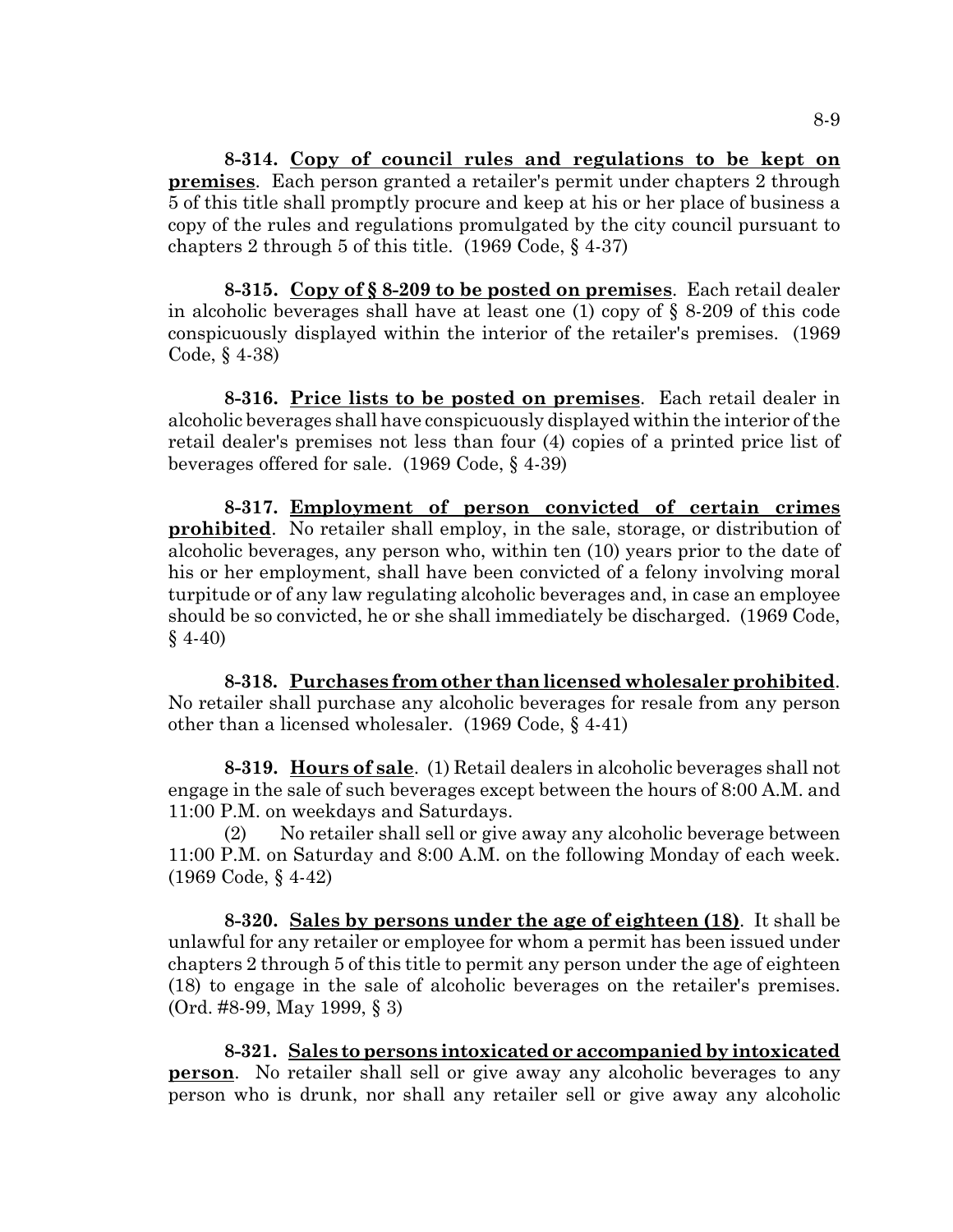Change 5, June 11, 2018  $8-10$ 

beverages to any person accompanied by a person who is drunk. (1969 Code,  $§$  4-45)

**8-322. Sales on credit**. No holder of a permit under chapters 2 through 5 of this title for the sale of alcoholic beverages at retail shall sell, deliver, or cause, permit, or procure to be sold or delivered any alcoholic beverages on credit. (1969 Code, § 4-46)

**8-323. Sale of more than one case to same person; record of case sales**. No retailer shall sell, on any one day to any one individual, more than one case of alcoholic beverages unless the purchaser is known to the retailer and the retailer believes in good faith that the purchaser is not engaged in the unlawful sale of alcoholic beverages. The retailer shall keep a record of all transactions for the sale of two (2) or more cases of alcoholic beverages, and such records shall be kept on forms and in the manner prescribed by the city manager or the city manager's duly authorized representative. (1969 Code, § 4-47)

**8-324. Samples and tastings**. Retail liquor stores may offer samples and tastings provided such samples and tastings are conducted in accordance with applicable state law (Tennessee Code Annotated, § 57-3-404(h)). Otherwise, no alcoholic beverages shall be consumed on the premises of the seller. (1969 Code, § 4-48, as replaced by Ord. #11-2017, Sept. 2017)

**8-325. Solicitation of orders**. No holder of a retailer's permit issued under chapters 2 through 5 of this title shall employ any canvasser or solicitor for the purpose of receiving an order from a customer for any alcoholic beverages at the residence or place of business of such consumer, nor shall any such permittee receive or accept any such order which shall have been solicited or received at the residence or place of business of such consumer. (1969 Code, § 4-49)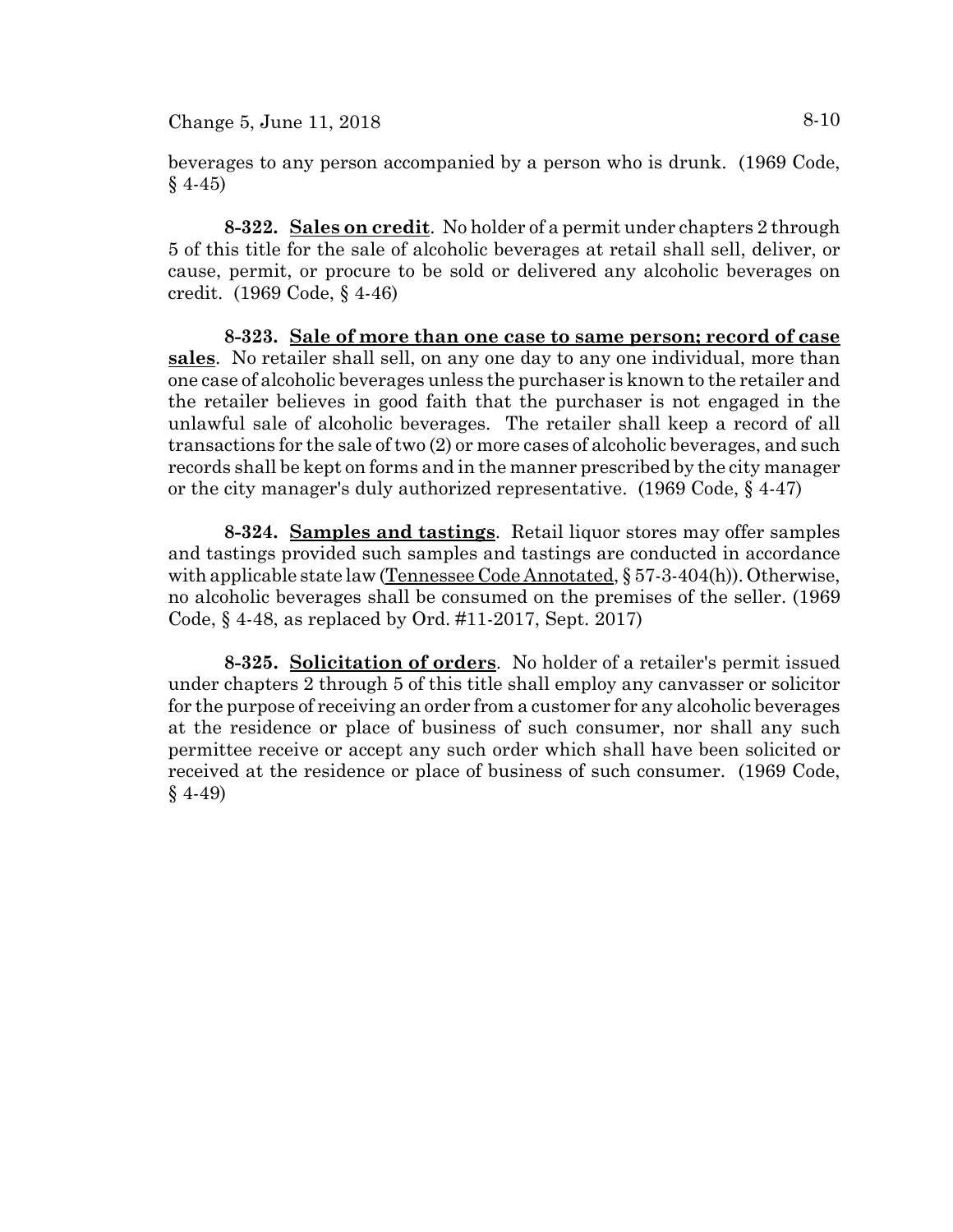# **BEVERAGES EXCEEDING FIVE PER CENT ALCOHOL – RETAILER'S AND EMPLOYEE'S PERMITS**

### **SECTION**

- 8-401. Permit required for retailers.
- 8-402. State permit required for employees.
- 8-403. Application and amount of fee retailer's permit.
- 8-404. Certificate of good moral character required.
- 8-405. By whom fee payable.
- 8-406. Deleted.
- 8-407. Retailer's permit not to issue to government officers and employees or their relatives; exception.
- 8-408. Not to issue if premises close to church, school, etc.
- 8-409. Not to issue to persons with criminal record.
- 8-410. Not to issue permits to persons under the age of eighteen (18).
- 8-411. Issuance.
- 8-412. Retailer's permit to be posted.
- 8-413. Transfer.
- 8-414. Expiration and renewal.
- 8-415. Suspension and revocation generally.
- 8-416. Suspension and revocation notice and hearing.
- 8-417. Suspension and revocation effective date.

**8-401. Permit required - for retailers**. No person shall engage in the business of the retail sale of alcoholic beverages unless a retail liquor dealer's permit has been obtained in accord with this chapter. (1969 Code, § 4-55)

**8-402. State permit required - for employees**. No employee of any retail establishment shall dispense alcoholic beverages therein, unless he or she has a permit issued in accordance with chapter 57 of the Tennessee Code Annotated, authorizing him or her to serve as an employee in a retail alcoholic beverage establishment. No person holding a retailer's permit under this chapter shall employ any person to dispense alcoholic beverages, unless he or she has such employee's permit. Such employee permit shall at all times be upon the premises, subject to inspection by the city manager or any police officer. (1969 Code, § 4-56)

**8-403. Application and amount of fee - retailer's permit**. Any person desiring to sell, give away or dispose in any manner alcoholic beverages to patrons or customers in sealed packages only, and not for consumption on the premises, shall make application to the city council for a retailer's permit, which application shall be in writing and verified on forms hereby authorized to be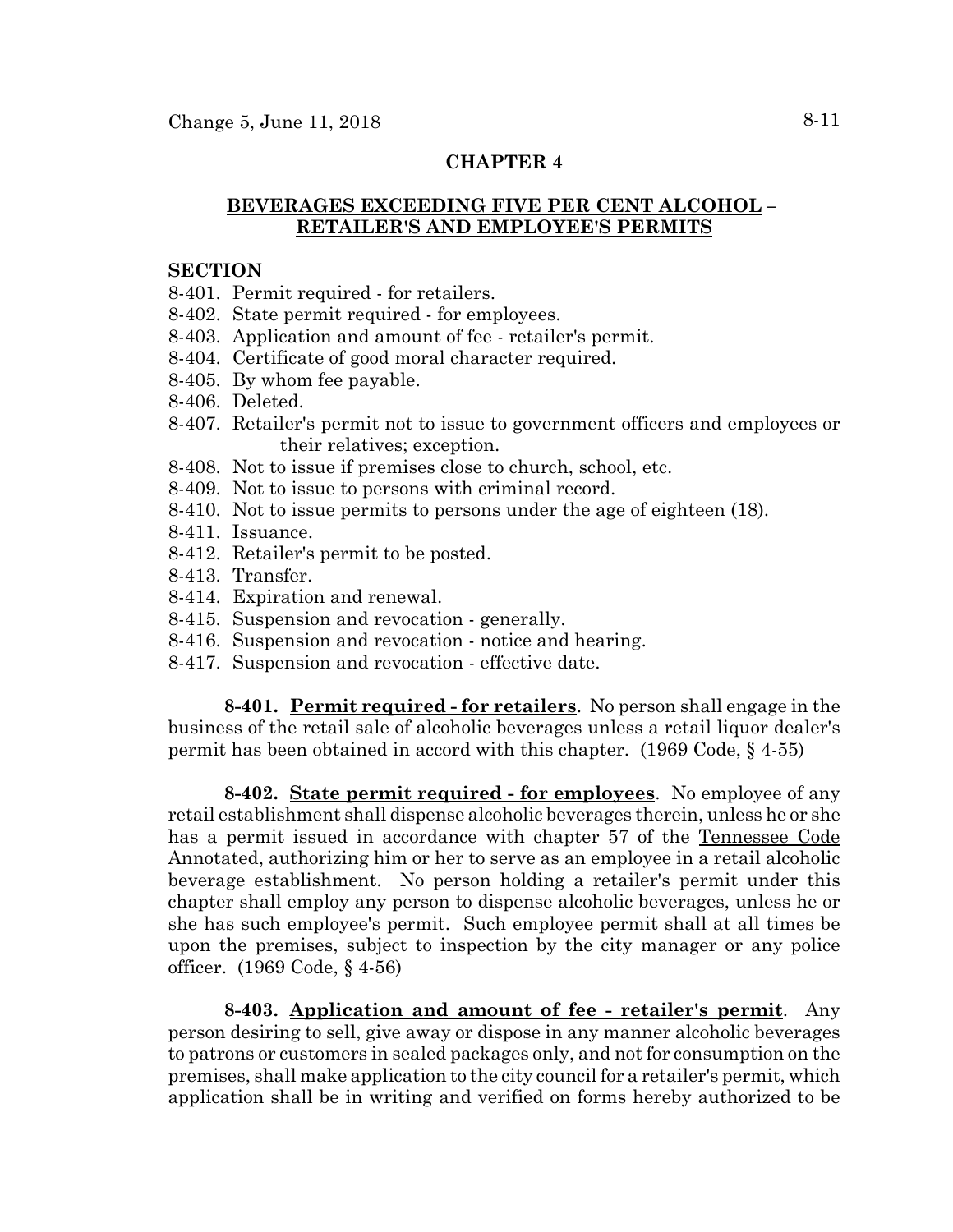Change 5, June 11, 2018  $8-12$ 

prescribed and furnished by the council. A fee of twenty dollars (\$20.00) shall accompany each application for a retailer's permit. (1969 Code, § 4-57)

**8-404. Certificate of good moral character required**. A retailer's permit shall be issued only to persons possessing a certificate of good moral character, as described in  $\S$  8-203. (1969 Code,  $\S$  4-58)

**8-405. By whom fee payable**. The permit fee for every permit issued under this chapter shall be payable by the person making application for such permit and to whom it is issued, and no other person shall pay for any permit issued under this chapter. In addition to all other penalties provided in this chapter, a violation of this section shall authorize and require the revocation of the permit, the fee for which was paid by another, and also the revocation of the permit, if any, of the person so paying for the permit of another. (1969 Code,  $§$  4-59)

**8-406. Deleted**. (1969 Code, § 4-60, as deleted by Ord. #2-2017, Feb. 2017)

**8-407. Retailer's permit not to issue to government officers and employees or their relatives; exception**. (1) No retailer's permit shall be issued under this chapter to a person, or to anyone in his or her immediate family, including spouse, sibling, children and parents, whether related by blood or marriage, who is a holder of a public office, either appointed or elected, or who is a public employee, either national, state, city or county, and regardless of whether or not that person receives any monetary compensation by holding such position.

(2) The foregoing shall not apply to uncompensated appointees to municipal boards and commissions, where the boards or commissions on which such appointees serve have no duty to vote for, overlook, or in any manner superintend the sale of alcoholic beverages. (1969 Code, § 4-61)

**8-408. Not to issue if premises close to church, school, etc**. No retailer's permit will be granted under this chapter when, in the opinion of the city council, as expressed by a majority vote thereof, the premises covered by such permit would be in too close proximity to a church, school, or public institution. (1969 Code, § 4-63)

**8-409. Not to issue to persons with criminal record**. No retailer's permit shall be issued under this chapter to a person who has been convicted of a felony involving moral turpitude or of any offense under the laws of the State of Tennessee, or any other state or of the United States, prohibiting or regulating the sale, possession, transportation, storing, manufacturing, or otherwise handling alcoholic beverages, within ten (10) years prior to the time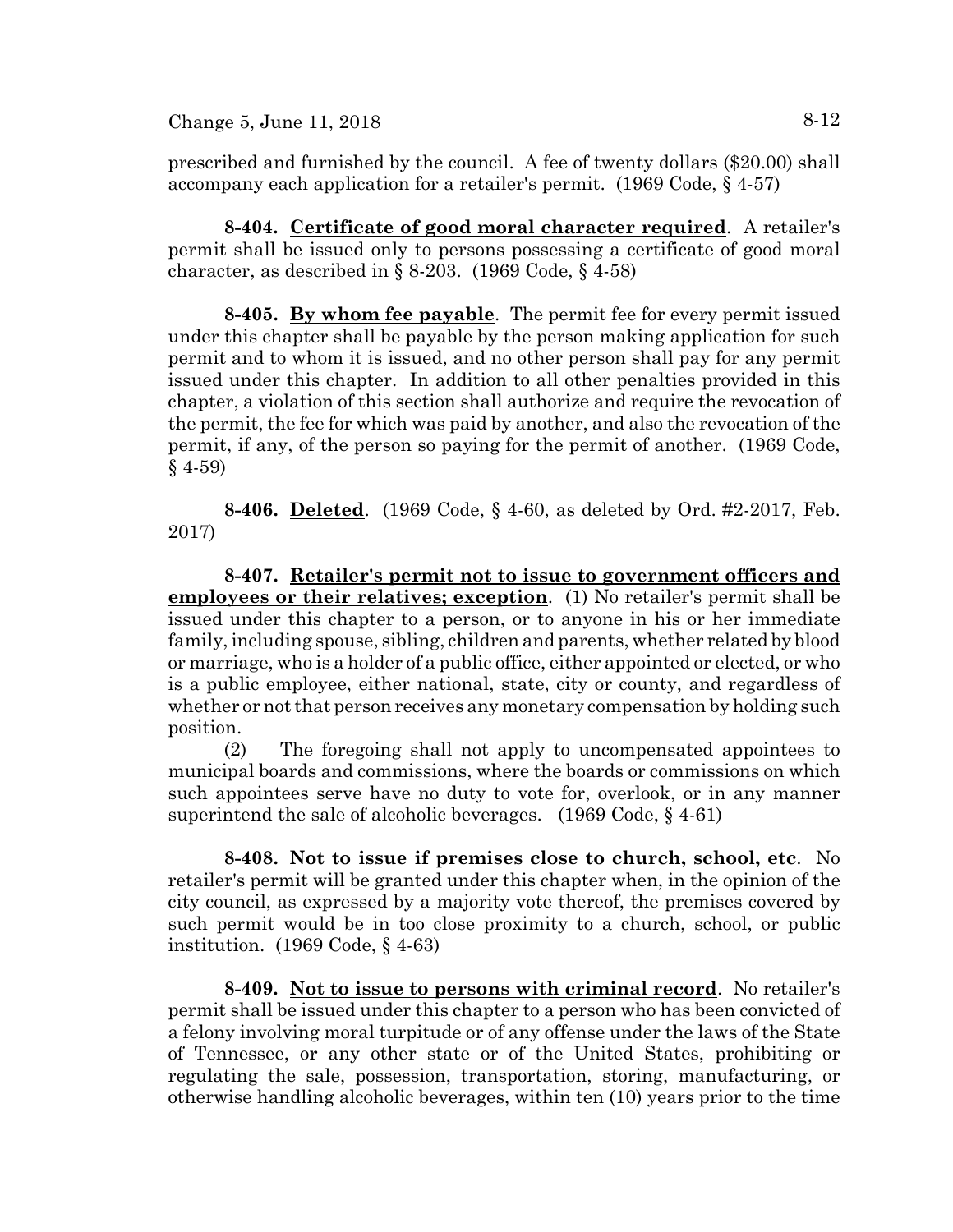he or she or the concern with which he or she is connected makes application for the permit. In the case of any such conviction occurring after a permit has been issued and received, the permit shall immediately and automatically be revoked, if such convicted felon is an individual permittee, and if not, the partnership, corporation, or association with which he or she is connected shall immediately discharge him or her. (1969 Code, § 4-64)

**8-410. Not to issue permits to persons under the age of eighteen (18)**. No permit for a retailer or an employee shall be issued under this chapter to any person under the age of eighteen  $(18)$ . (Ord. #8-99, May 1999, § 4)

**8-411. Issuance**. The city council shall issue the retailer's permit required by this chapter. No such permit shall be issued, unless all requirements of chapters 2 through 5 of this title are met, or in violation of any provision of chapters 2 through 5 of this title. (1969 Code, § 4-66)

**8-412. Retailer's permit to be posted**. A person granted a retailer's permit under this chapter shall, before being qualified to do business, display and post and keep displayed and posted such permit, in the most conspicuous place on the premises. (1969 Code, § 4-67)

**8-413. Transfer**. No holder of any permit issued under this chapter shall sell, assign, or transfer such permit to any other person. There shall be no transfer of any retail dealer's permit from one location to another, except in special instances to be fixed by rule or regulation of the city council. (1969 Code, § 4-69)

**8-414. Expiration and renewal**. Each retailer's permit issued under this chapter shall expire twelve (12) months following the date of issuance, whereupon the permittee must reapply for a new permit upon the same conditions and procedures as for the original permit. (1969 Code, § 4-70)

**8-415. Suspension or revocation - generally**. The city council may revoke any retailer's permit issued under chapters 2 through 5 of this title upon any of the grounds stated in the various sections of chapters 2 through 5 of this title. Whenever the city council is authorized to revoke such a permit, except in those cases where revocation is mandatory, the council may, if, in its discretion, it feels that revocation of the permit is too drastic a penalty, suspend the permit. Whenever the city council revokes such a permit, it shall certify to the state alcoholic beverage commission such revocation, indicating the violation(s) upon which such revocation is made. Such certification shall be made upon any order of revocation becoming effective. (1969 Code, § 4-72)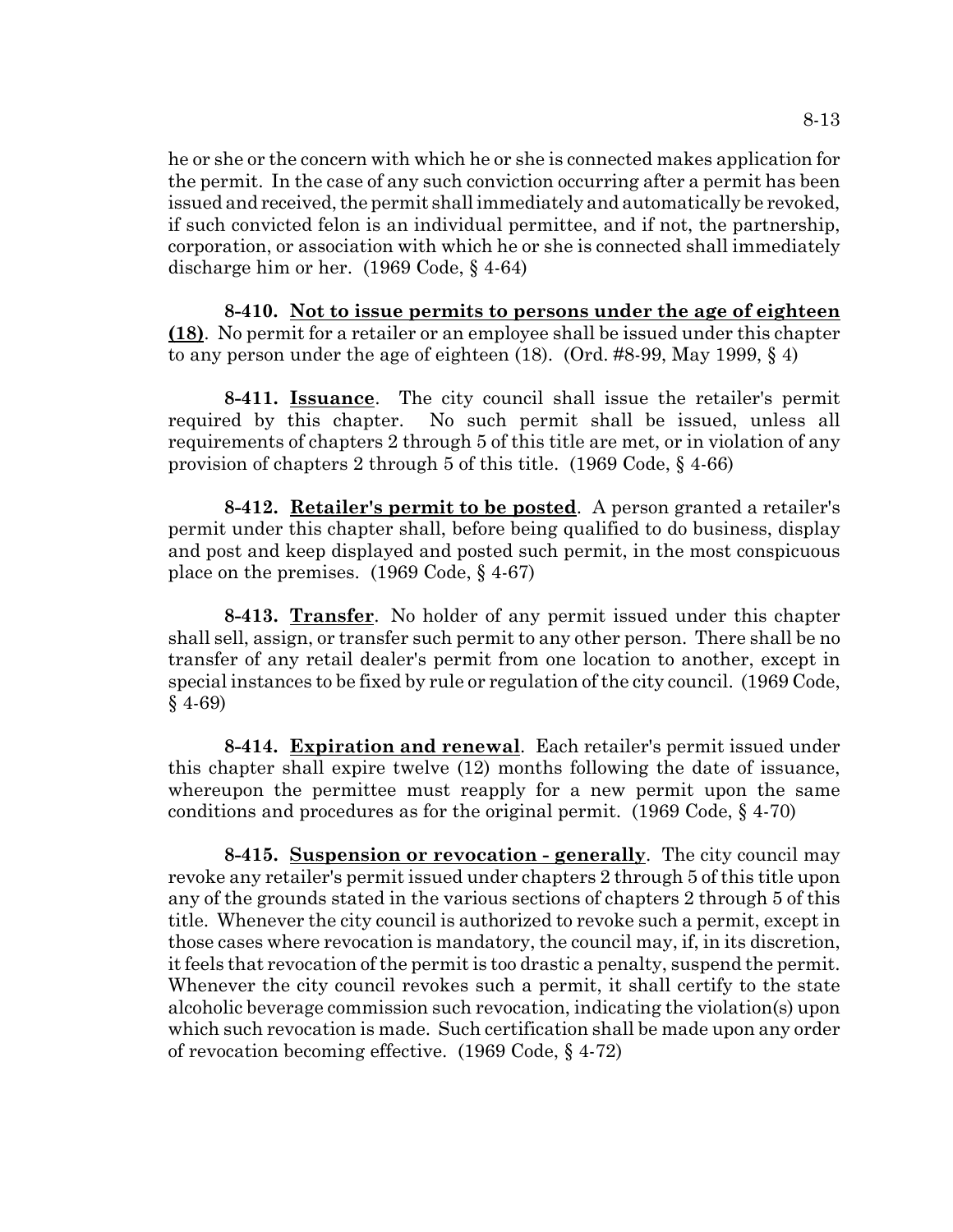**8-416. Suspension or revocation - notice and hearing**. (1) Before the city council shall revoke or suspend any retailer's permit issued under this chapter, at least ten (10) days' notice of such proposed or contemplated action by the council shall be given to the permittee affected. This notice shall be in writing and shall contain a statement of the grounds or reasons for the proposed or contemplated action of the council, and it shall be served upon the permittee in person or by registered mail sent to the permittee's last known address. The council shall, in such notice, appoint a time and place when and at which the permittee shall be heard as to why the permit shall not be revoked or suspended. The permittee shall, at such time and place, have the right to produce evidence on his or her behalf and to be represented by counsel.

(2) All hearings provided for in this section shall be held publicly by the city council, and the council shall make findings of fact, conclusions of law and an order based thereon. The city council may make and shall publish such other and further procedural rules and regulations not inconsistent with this section, as it deems proper governing any hearing provided for herein.

(3) The council is hereby empowered to subpoena witnesses and compel their attendance and the production of records, memoranda, papers, and other documents at any hearing authorized under this section. The council shall administer oaths to any such witnesses. All parties to the proceeding, including the permittee, shall have the right to have a subpoena issued to compel the attendance of all witnesses and the production of all records, memoranda, papers, and other documents deemed by such party to be necessary for a full and complete hearing.

(4) At all hearings provided for in this section, the city council shall provide a stenographer to take stenographic record of the evidence and testimony adduced at such hearing. The permittee shall be entitled to a copy of such stenographic record upon application therefor and upon paying a reasonable cost thereof, to be fixed by the council. (1969 Code, § 4-73)

**8-417. Suspension or revocation - effective date**. All orders of the city council revoking or suspending a retailer's permit issued under this chapter shall take effect fifteen (15) days from the date thereof. (1969 Code, § 4-74)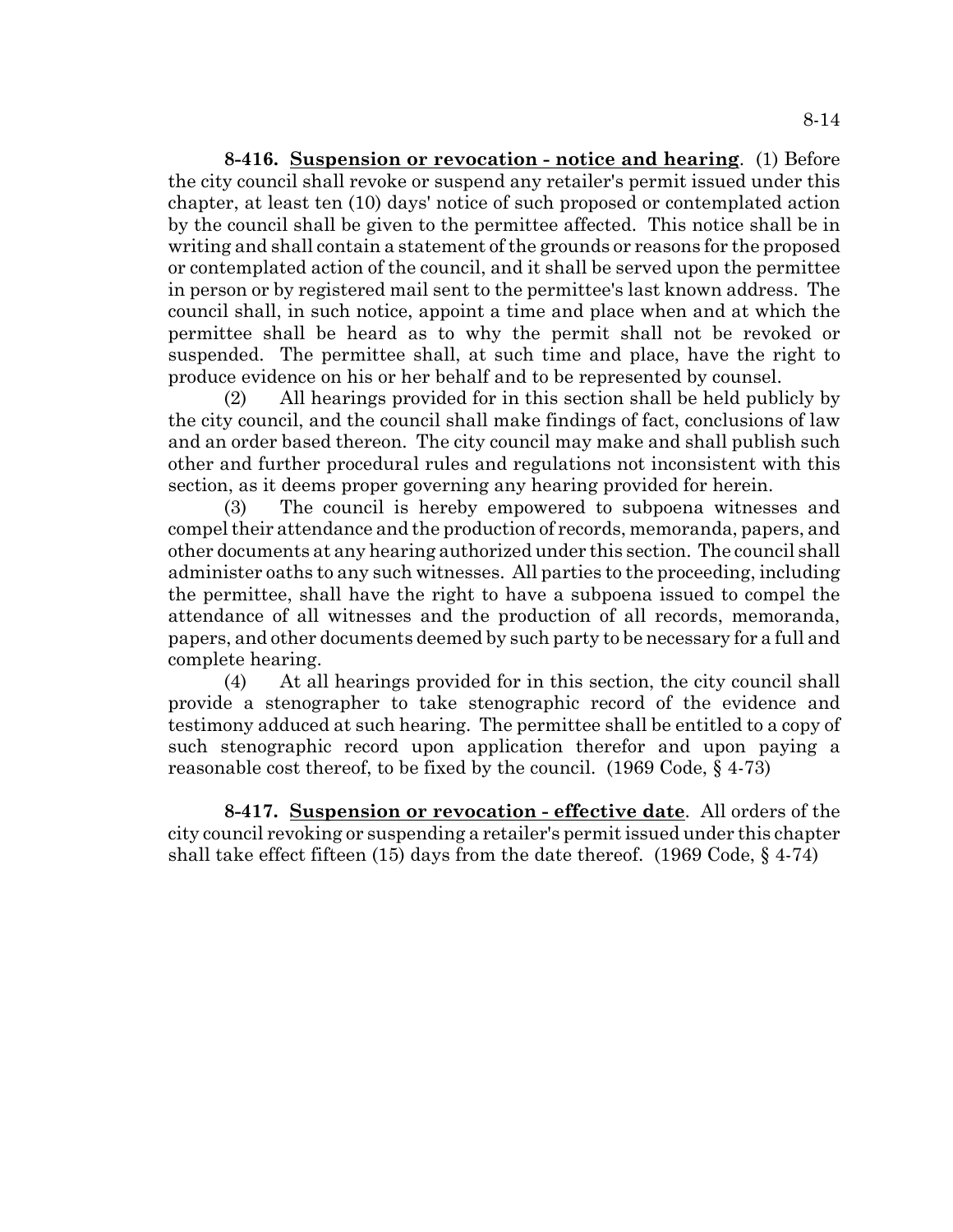# **BEVERAGES EXCEEDING FIVE PER CENT ALCOHOL -- INSPECTION AND ENFORCEMENT FEE ON PURCHASES BY RETAILERS**

#### **SECTION**

- 8-501. Levied; amount.
- 8-502. Collection and transmittal to finance department; wholesaler's administrative fee.
- 8-503. Determination of wholesale price.
- 8-504. Report forms.
- 8-505. Rules and regulations to facilitate reporting and collection.
- 8-506. Failure to pay or make report.

**8-501. Levied; amount**. There is hereby levied an inspection and enforcement fee of five per cent (5%) on the gross purchase price of alcoholic beverages purchased by retail dealers in the city for the purpose of resale. (1969 Code, § 4-80)

**8-502. Collection and transmittal to finance department; wholesaler's administrative fee**. (1) The inspection and enforcement fee provided for in this chapter shall be collected by the wholesaler and transmitted to the finance department of the city not later than the  $20<sup>th</sup>$  day of each month for the preceding month.

(2) The wholesaler shall be entitled to an administrative fee equal to five per cent (5%) of the total monies collected and remitted to the city under this chapter. (1969 Code, § 4-81)

**8-503. Determination of wholesale price**. For the purpose of determining the amount of the inspection and enforcement fee provided for in this chapter, the wholesale price of alcoholic beverages shall be determined at all times by reference to the wholesale price list issued to retailers by wholesalers. (1969 Code, § 4-82)

**8-504. Report forms**. The finance department shall prepare and make available to every wholesaler doing business in the city sufficient forms for the monthly report of the inspection fees provided for in this chapter. (1969 Code, § 4-83)

**8-505. Rules and regulations to facilitate reporting and collection**. The city manager is authorized to promulgate reasonable rules and regulations to facilitate the reporting and collection of inspection fees under this chapter. (1969 Code, § 4-84)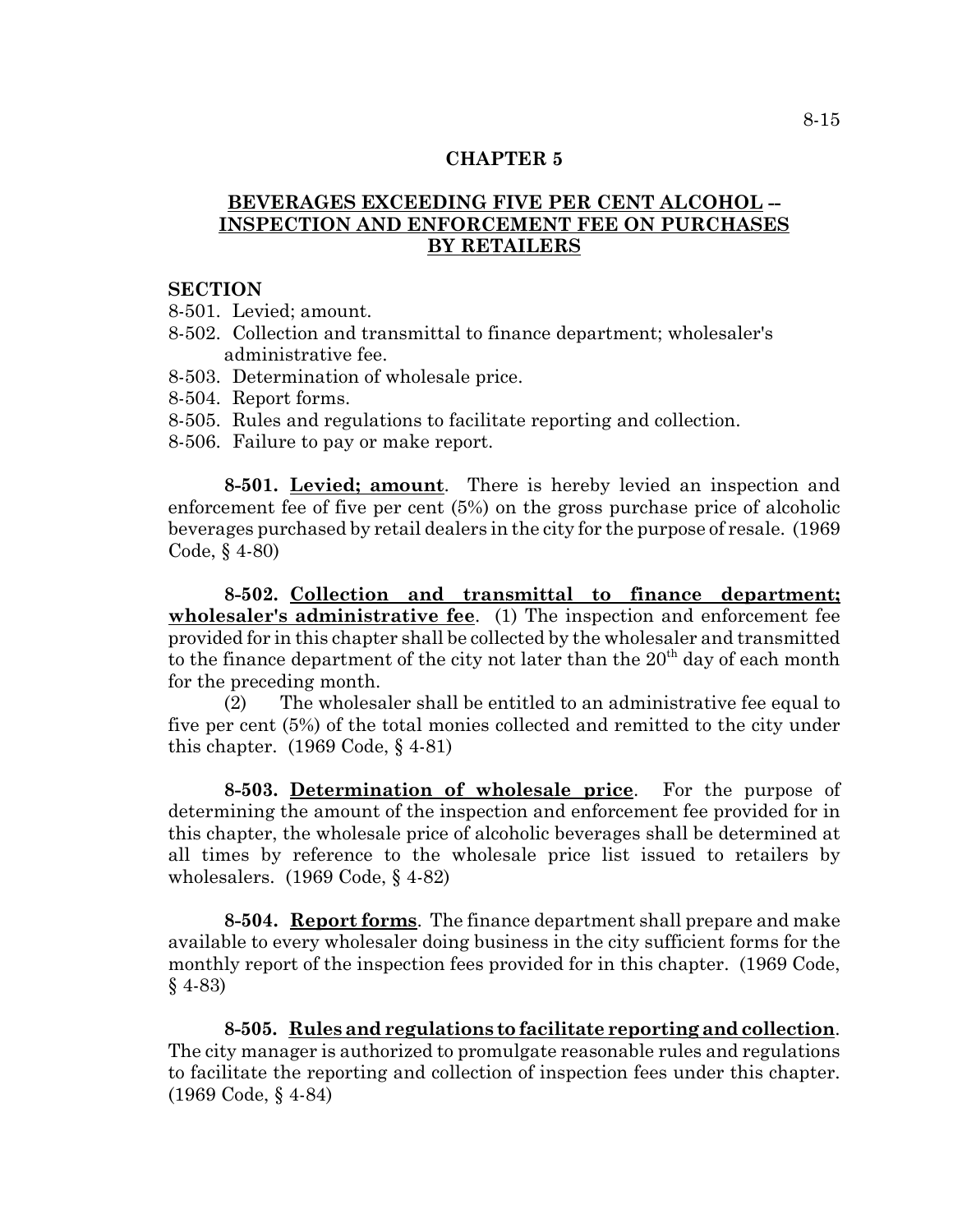**8-506. Failure to pay or make report**. It shall be unlawful for any wholesaler doing business in the city to fail to pay the inspection fees provided for in this chapter and make the required reports accurately and within the time prescribed. Any violation of this section by any wholesaler doing business in the city shall result in a penalty of ten per cent (10%) of the fee due the city, which shall be payable to the city. (1969 Code, § 4-85)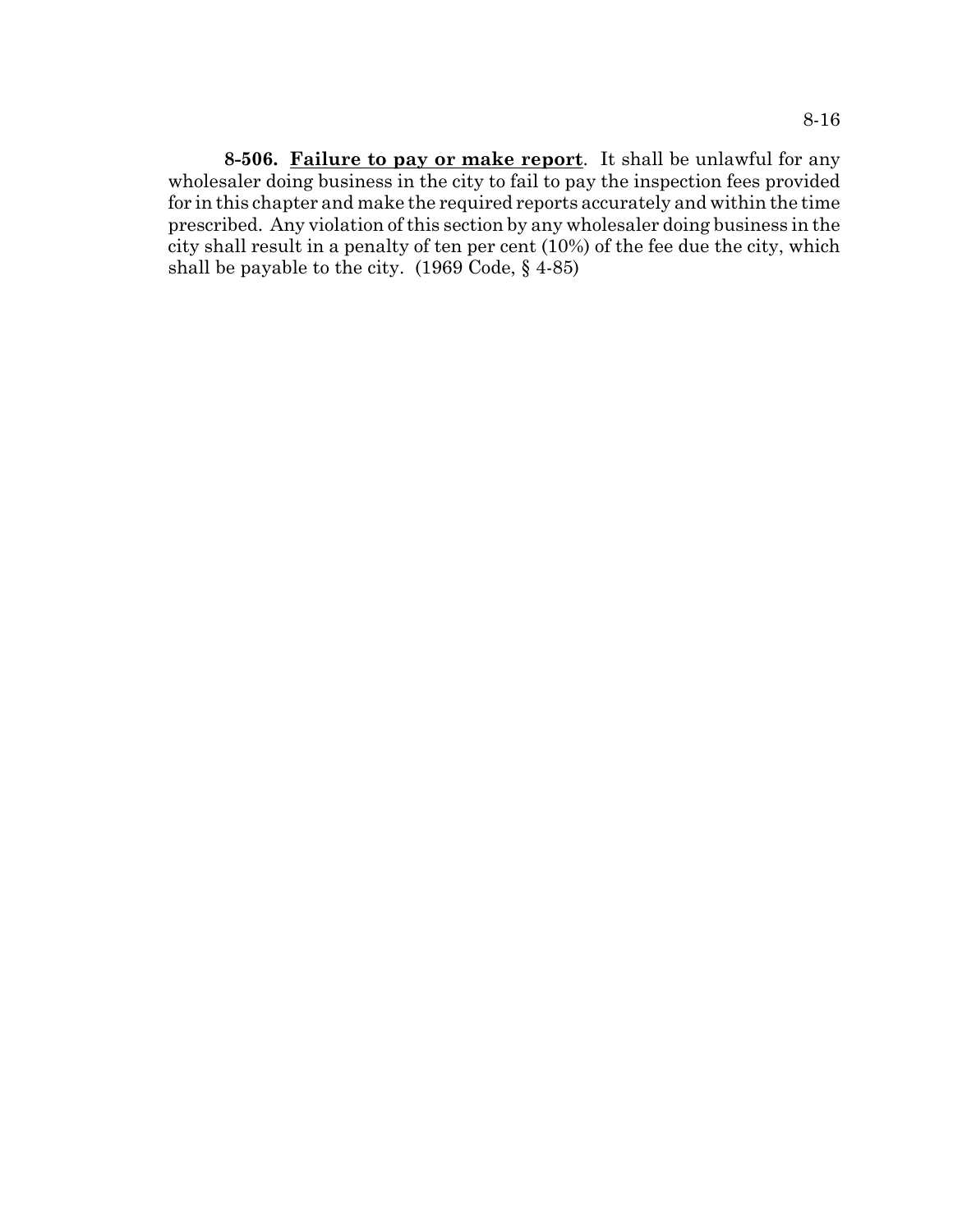### **BEER AND OTHER LIGHT BEVERAGES - GENERALLY**

### **SECTION**

- 8-601. Definitions.
- 8-602. Application of provisions.
- 8-603. Beer permit board.
- 8-604. Hours of sale and consumption.
- 8-605. Enforcement.
- 8-606. Permittees are responsible for premises.
- 8-607. Distance requirement.
- 8-608. Growlers.

**8-601. Definitions**. For purposes of chapters 6, 7, and 8 of this title, the following words and phrases shall have the meanings respectively ascribed to them by this section:

(1) "Beer" means beverages defined as beer by Tennessee Code Annotated, § 57-5-101.

(2) "Board" means the Beer Permit Board for the City of Oak Ridge, Tennessee.

(3) "Bonafide charitable or non-profit organization" means any corporation which has been recognized as exempt from federal taxes under Section 501(c) of the Internal Revenue Code.

(4) "Bonafide political organization" means any political campaign committee as defined by Tennessee Code Annotated, § 2-10-102 or any political party as defined in Tennessee Code Annotated, § 2-13-101.

(5) "City" means the City of Oak Ridge, Tennessee.

(6) "City Manager" means the City Manager for the City of Oak Ridge or the City Manager's duly authorized designee.

(7) "Club" means an organization with membership having voting rights in the transaction of the business of the organization and paying dues, and having a purpose for being organized other than applying for a beer permit. For the purpose of determining if a club applying for a permit complies with this definition, the board shall have the right to inspect the charter, bylaws, books or other relevant documents of the club applying for a permit.

(8) "Manager" means the individual(s) responsible for the direct daily operations of the business.

(9) "Manager certificate" means any manager certificate issued pursuant to chapters 6, 7, and 8 of this title.

(10) "Minor" means any person who has not attained the age of twentyone (21) years.

(11) "Permit" means any beer permit issued pursuant to chapters 6, 7, and 8 of this title.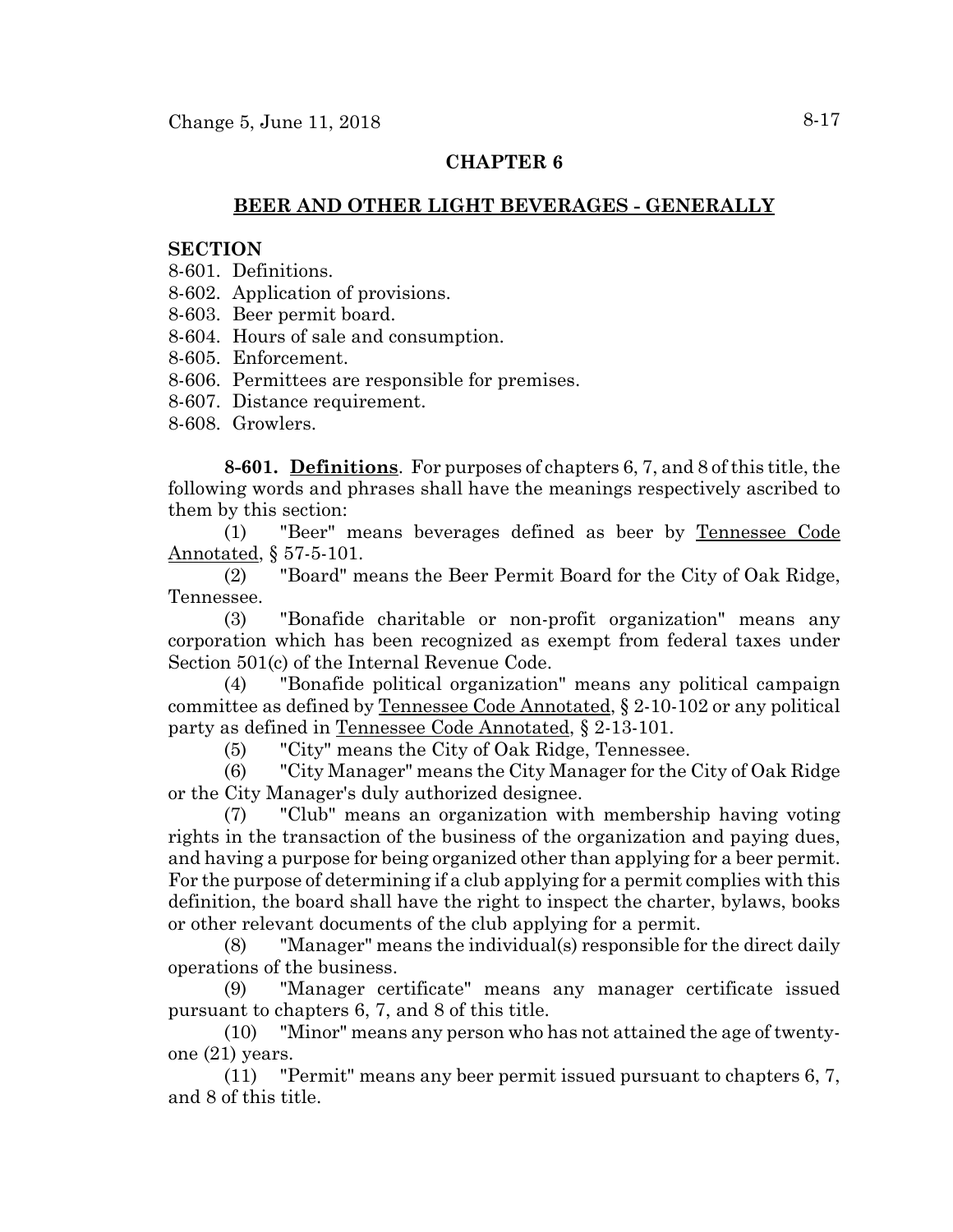Change 5, June 11, 2018  $8-18$ 

(12) "Permittee" means any person to whom a permit has been issued pursuant to chapters 6, 7, and 8 of this title.

(13) "Premises" means a building, or a portion thereof, and property, including the parking and common areas, that is utilized for a particular business enterprise.

(14) "Person" means any individual, firm, partnership, corporation or other legal entity.

(15) "Sell" means and includes taking or receiving an order for, keeping or exposing for sale, delivering for value, keeping for intent to sell and trafficking in beer.

(16) "Show cause hearing" means any hearing scheduled by the board for the purpose of allowing the permittee or manager an opportunity to show cause as to why action should not be taken against his or her permit or manager certificate, respectively. (Ord. #3-01, June 2001, as amended by Ord. #8-2016, Aug. 2016)

**8-602. Application of provisions**. The provisions of chapters 6, 7, and 8 of this title shall apply to beer and shall not apply to any beverage with an alcoholic content exceeding five percent (5%) by weight. (Ord. #3-01, June 2001)

**8-603. Beer permit board**. (1) (a) Creation of board. There is hereby created a beer permit board which shall consist of seven (7) citizens of at least twenty-two (22) years of age who have resided within the corporate limits of the city for a period of at least two (2) years immediately preceding their election by the city council, who shall hold office for a period of three (3) years each, and whose respective terms shall expire on the first Thursday of January of their respective terms. Members of the city council and city employees shall not be eligible to serve on the board. The board shall organize by the election of a chairperson and a secretary.

(b) As of April 1, 2011, all current member's terms shall be extended through to the following December 31, and all subsequent terms shall commence on a date established by resolution of city council with the term lengths and staggered appointments remaining the same.

(2) Meetings. The board shall meet at such times as the members shall prescribe. All meetings shall be held in the municipal building at an hour fixed by the board. Minutes shall be kept of the meetings in a permanent form and a record shall be kept of the action of the board with respect to every application for a permit under chapters 6, 7, and 8 of this title. The presence of four (4) members of the board shall constitute a quorum and the concurring vote of a majority present at any meeting of the board shall be necessary for approval or revocation of any permit or any other action of the board. The minute book of the board shall be a public record, and shall become a part of the records of the city clerk.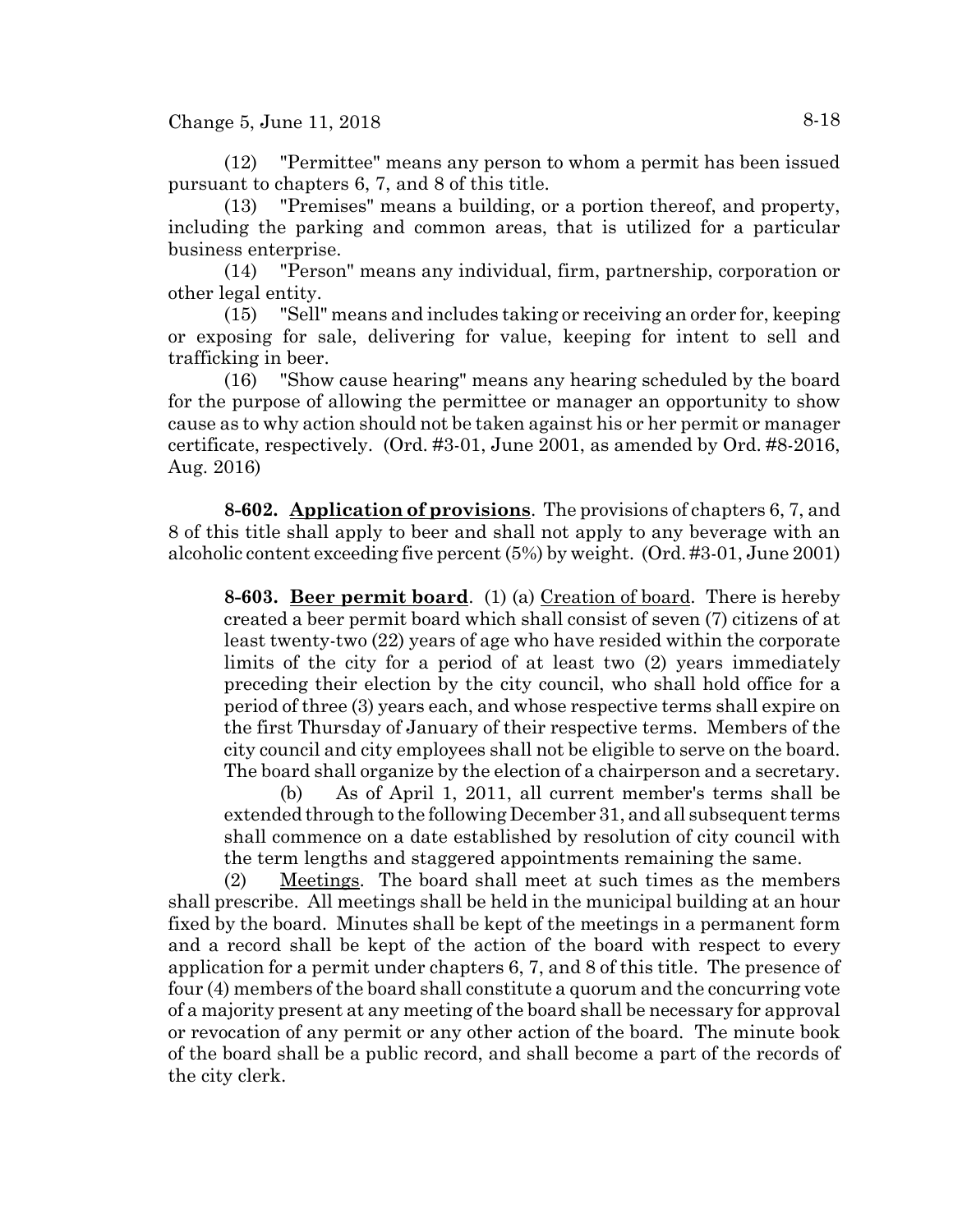Change 4, December 10,  $2012$  8-19

(3) Powers. The board is hereby empowered, subject to the standards and procedures set forth in chapters 6, 7, and 8 of this title, to issue, revoke, suspend, and impose civil penalties on all permits for the sale of beer in the city as well as to issue and revoke manager certificates. The board is empowered to adopt such reasonable rules and regulations as it may deem necessary and proper for the operation and supervision of the businesses of persons holding permits under chapters 6, 7, and 8 of this title, in conformity with the provisions of chapters 6, 7, and 8 of this title and with chapter 5 of title 57, Tennessee Code Annotated. A copy of the rules and regulations shall be filed with the city clerk.

(4) Subpoenas. (a) Issuance and procedure. The board is hereby empowered to issue subpoenas to compel attendance of witnesses and testimony of relevant facts for any duly scheduled show cause hearing. Upon request of the city and/or any party to a show cause hearing, the chairperson of the board, or secretary in the chairperson's absence, may issue subpoenas to compel attendance and testimony of witnesses possessing material and relevant information relating to any duly scheduled show cause hearing. Subpoenas shall be served by officers of the Oak Ridge Police Department or any other lawful officer.

(b) Disobedience. Willful disobedience to any subpoena issued and served in accordance with  $\S$  8-603(4) is hereby declared unlawful. Proceedings for violation of this section shall be heard in city court. (Ord. #3-01, June 2001, as amended by Ord. #3-11, March 2011)

**8-604. Hours of sale and consumption**. The legal hours for the sale of beer are hereby established for the following classes of permits issued under chapters 6, 7, and 8 of this title, and no permittee, manager or employee shall sell, give away, cause to be sold or given away or allow to be consumed or opened for consumption any such beverage on or about the premises beyond the hours herein prescribed:

(1) Class A permits. Hours of sale shall be from 7:00 A.M. until 3:00 A.M. every day except that beer shall not be sold on Sunday after 3:00 A.M.

(2) Class B permits. Hours of sale shall be from 6:00 A.M. until 3:00 A.M. on all days.

(3) Class C permits. Hours of sale shall be from  $7:00$  A.M. until  $3:00$ A.M. all days except on Sunday when hours of sale shall be from 10:00 A.M. until 3:00 A.M.

(4) Class D permits. Hours of sale shall be from 7:00 A.M. until 3:00 A.M. all days except on Sunday when hours of sale shall be from 10:00 A.M. until 3:00 A.M.

(5) Class E permits. Hours of sale shall be such hours set by the board between 7:00 A.M. until 3:00 A.M. all days except Sunday when hours of sale shall be between 10:00 A.M. and 3:00 A.M. (Ord. #3-01, June 2001, modified)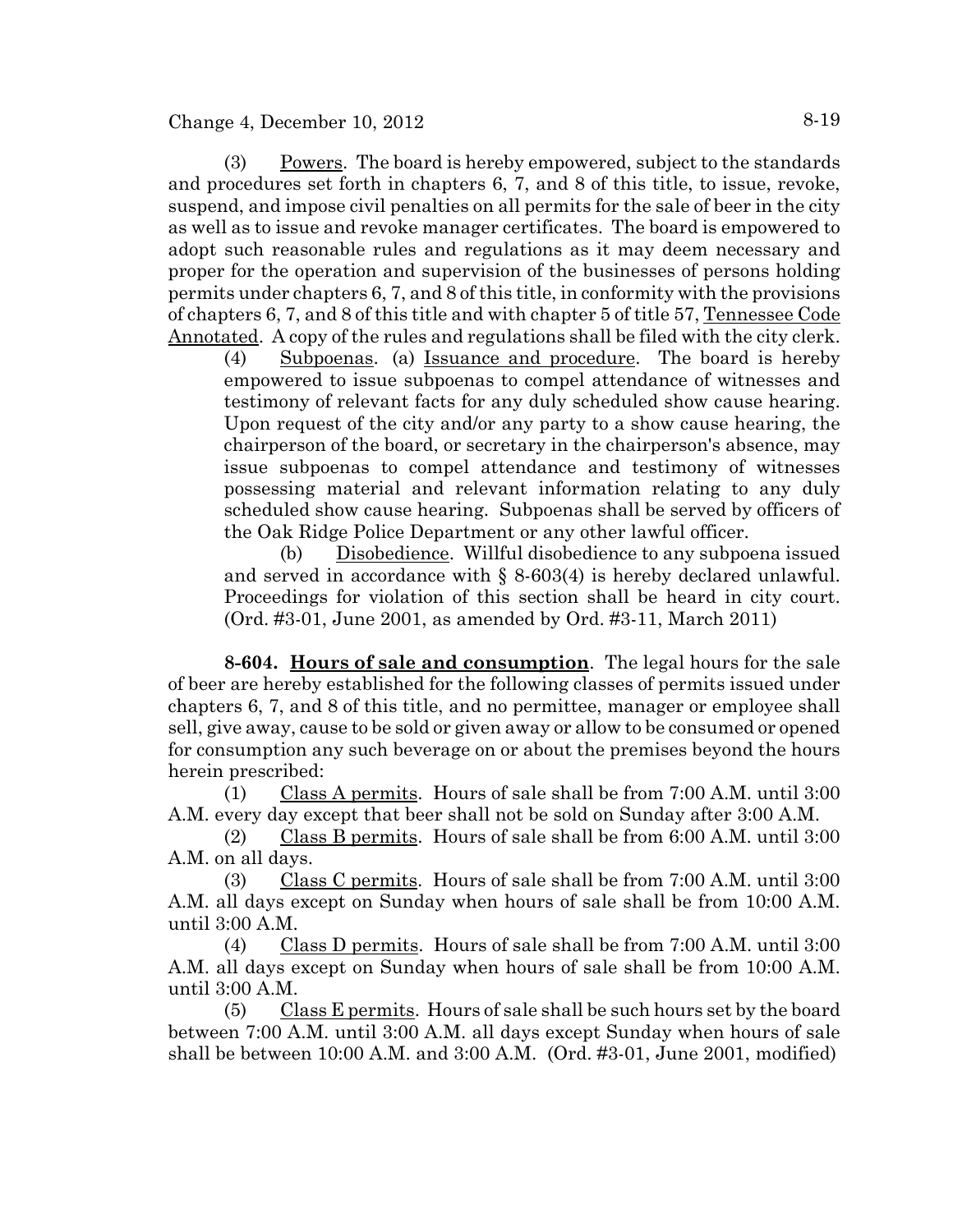# Change 5, June 11, 2018  $8-20$

**8-605. Enforcement**. The city manager shall have full power to enforce the provisions of chapters 6, 7, and 8 of this title and to investigate reported violations thereof and, for this purpose, is hereby authorized to utilize the full facilities of the city's police department and such other inspection agencies of the city as the city manager may deem proper. A complete report shall be made of each investigation in writing, one copy to be furnished to the city's legal department and the legal department shall furnish a copy to the board. The city manager shall have the right of entrance on any business premises covered by a permit issued under chapters 6, 7, and 8 of this title, during normal business hours, for the purpose of investigation and inspection for compliance with the provisions of chapters 6, 7, and 8 of this title. (Ord. #3-01, June 2001)

**8-606. Permittees are responsible for premises**. Permittees shall be responsible for compliance with the provisions of chapters 6, 7, and 8 of this title for all of the premises under the control of such permittee, both inside and outside, including parking lots, open areas, and such other common areas as the permitted premises is entitled to use. (Ord. #3-01, June 2001)

**8-607. Distance requirement**. (1) Effective May 13, 1999, section 3.14(d) of the zoning ordinance contains a distance requirement that is applicable to night clubs, dance clubs, taverns, clubs (private), lodges and similar uses, as those terms are defined in the zoning ordinance. This section requires that no pre-existing school; place of worship; other existing night club, dance club, tavern, club (private), lodge or similar establishment; or residential dwelling unit be located within two hundred fifty (250) feet of the proposed establishment.

(2) This distance requirement is applicable in the event an establishment is being reviewed by the board of zoning appeals, the planning commission, or city staff for a special exception, site review, or a certificate of occupancy. For establishments with existing beer permits, this distance requirement cannot be applied retroactively to revoke a valid beer permit. For establishments seeking a beer permit, this distance requirement must be applied in accordance with Tennessee Code Annotated, § 57-5-109 regarding proximity to schools, churches, and places of public gathering. (as added by Ord. #7-05, June 2005)

**8-608. Growlers.** Growlers may be sold under an off-premises beer permit in accordance with the provisions of this section. The term "growler" means a container not to exceed sixty-four ounces (64 oz.) that is filled by the permit holder's employee with beer. Growlers must be filled in a manner that is sanitary and meets all applicable food and alcohol handling laws and standards. Each growler must be securely sealed and removed from the premises in its original sealed condition. Each growler shall be sealed in such a manner that one can tell if it has been opened after having been sealed (ex.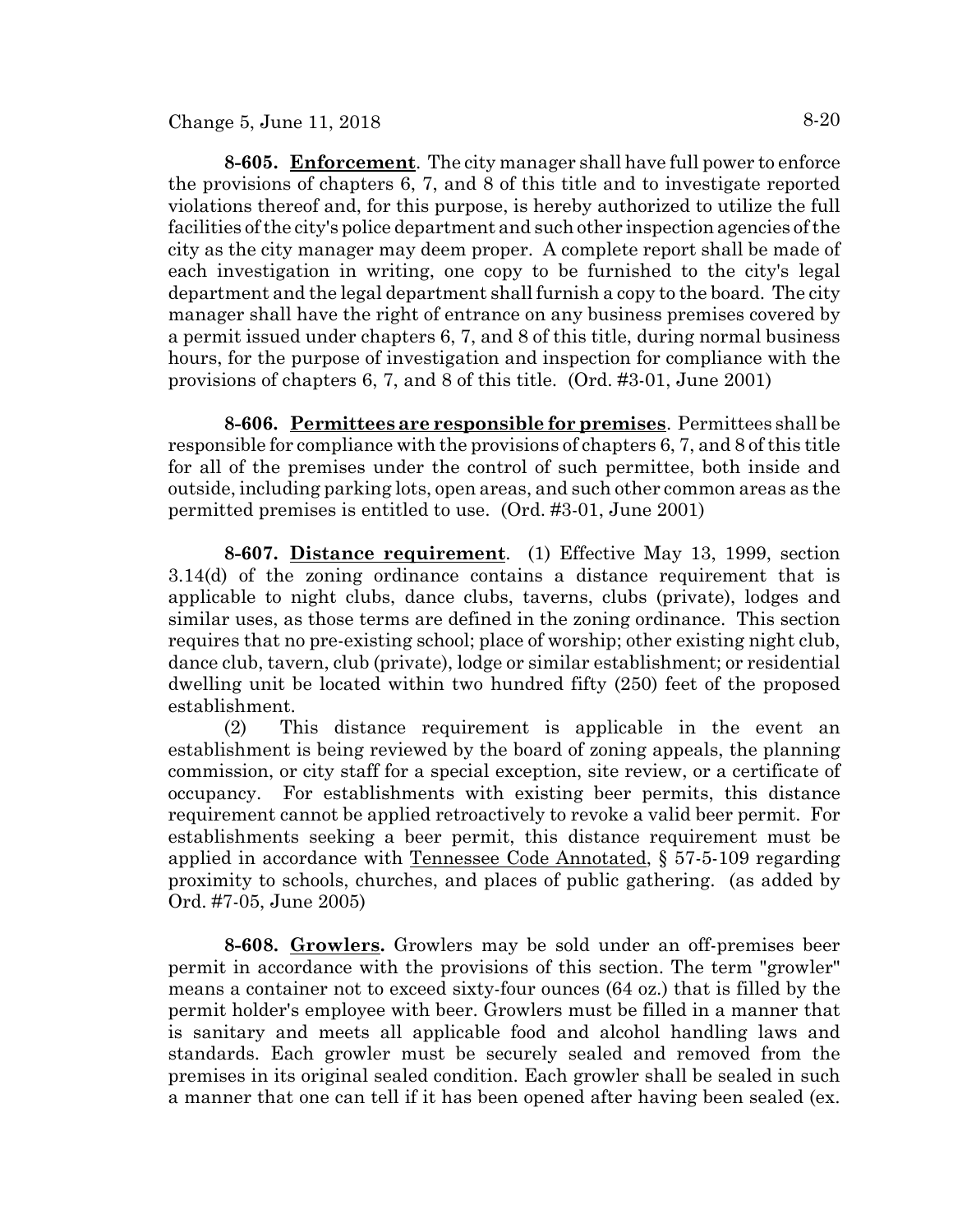Change 5, June 11, 2018  $8-21$ 

heat shrink plastic or locking caps). Consumption of beer from growlers on premises is strictly prohibited, except samples of tap beer offered for sale in growlers may be made available, however, individual samples shall not exceed one ounce (1 oz.) per sample and no one (1) individual may be offered or consume more than four (4) samples per business day. (as added by Ord. #8-2016, Aug. 2016)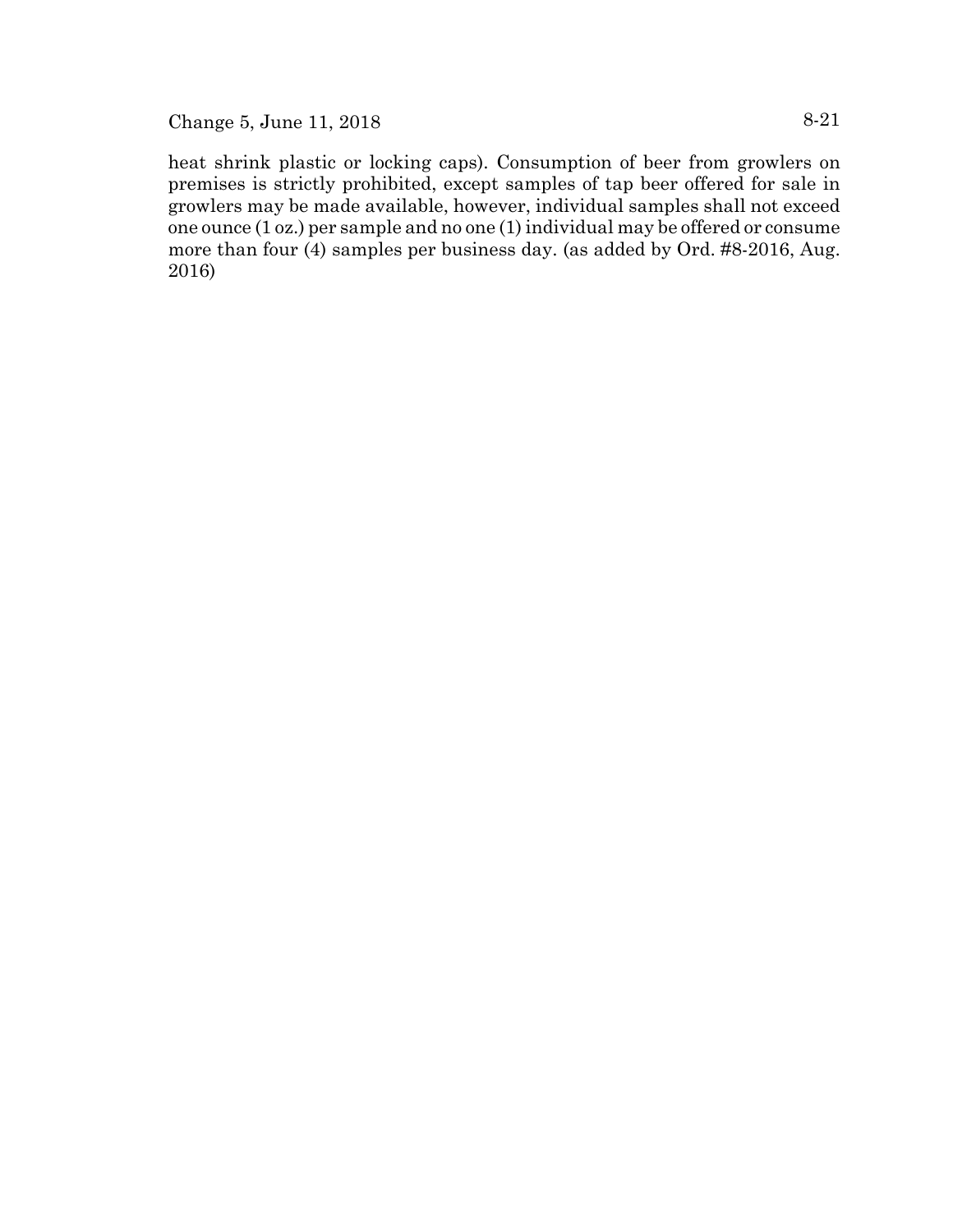### **BEER PERMITS AND MANAGER CERTIFICATES**

### **SECTION**

- 8-701. Permit required.
- 8-702. Classes of permits.
- 8-703. Application generally.
- 8-704. Fees.
- 8-705. Grounds for denial.
- 8-706. Issuance.
- 8-707. Posting.
- 8-708. Privilege tax.
- 8-709. Training of employees.
- 8-710. Expiration when permittee ceases to operate businesses.
- 8-711. Manager certificate.
- 8-712. Suspension, revocation and civil penalty; actions against permits.
- 8-713. Revocation of manager certificates.

**8-701. Permit required**. (1) It is unlawful to operate any business engaged in the sale, distribution, manufacture or storage of beer within the city without obtaining a permit as provided in chapters 6, 7, and 8 of this title.

(2) Permits shall be issued by the city in the name of the owner of the business or other entity responsible for the premises for which the permit is sought, whether a person, firm, corporation, joint-stock company, syndicate, association, or governmental entity where the governing body has authorized such sales of beer.

(3) No permit shall be required where beer is sold or distributed at and during such events as company, group or organizational picnics, parties, dinners, ceremonies or other such occasions where such sale or distribution is made in conjunction with such event and only to participants or members of such company, group or organization, and not to the general public; provided, further, that such sale or distribution is not made for profit other than the recovery of the cost or expense of such occasion or event, and provided further than such events do not exceed a twelve (12) hour period and do not exceed four (4) such events in a twelve (12) month period.

(4) A permit shall be valid:

(a) Only for the permittee to whom the permit is issued and cannot be transferred to another person or entity. If the permittee is a corporation, a change in ownership shall occur when control of at least fifty percent (50%) of the stock of the corporation is transferred to a new owner;

(b) Only for a single location, except as provided in  $\S 8-701(5)$ and cannot be transferred to another location. A permit shall be valid for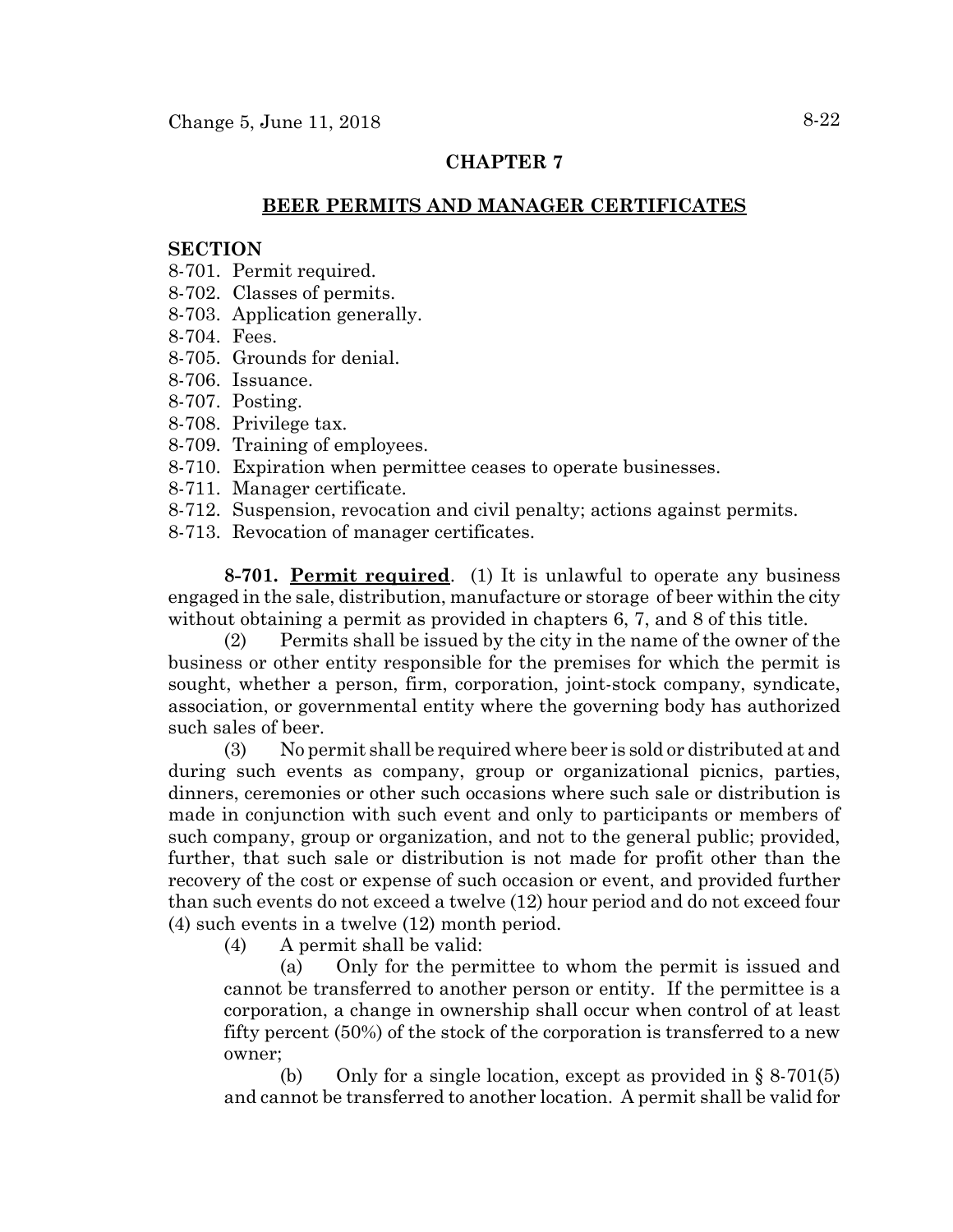all decks, patios and other outdoor serving areas that are contiguous to the exterior of the building in which the business is located and that are operated by the business, unless restricted by the board; and

(c) Only for a business operating under the name identified in the permit application.

(5) Where a permittee operates two (2) or more restaurants or other businesses within the same building, the permittee may in the permittee's discretion operate some or all such businesses pursuant to the same permit.

(6) A permittee must return his or her permit to the city within five (5) days of termination of the business, change in ownership, relocation of the business or change of the business's name; provided, that notwithstanding the failure to return a permit, a permit shall expire on termination of the business, change in ownership, relocation of the business or change of the business's name.

(7) It is unlawful for any person to sell, distribute or manufacture beer without having a valid certificate indicating that purchases of beer by that person are "for resale" as that term is used in Tennessee Code Annotated, § 67-6-102(24). Within ten (10) days after being issued a permit to sell, distribute or manufacture beer, a person shall file with the city and with each person from whom the person buys beer a copy of a valid certificate indicating that the purchases of beer are "for resale" as that term is used in Tennessee Code Annotated,  $\S 67-6-102(24)$ , and shall subsequently maintain at all times a valid resale certificate on file with the city and with each person from whom the person buys beer.

(8) A permit is not required for homemade beer when such beer is made, consumed, stored, and transported in accordance with the limitations set forth in Tennessee Code Annotated, § 57-5-111. (Ord #3-01, June 2001, as amended by Ord. #8-2016, Aug. 2016)

**8-702. Classes of permits**. There shall be six (6) classes of permits issued under chapters 6, 7, and 8 of this title, as follows:

(1) Class A. A manufacture's permit to a manufacturer of beer for the manufacture, possession, storage, sale, distribution and transportation of the product of such manufacturer, not to be consumed by the purchaser upon or near the premises of such manufacturer unless such manufacturer also possesses an on-premises beer permit.

(2) Class B. An "off-sale" (off-premises consumption) permit to any person or legal organization engaged in the sale of beer where beer is not to be consumed by the purchaser upon or near the premises of such seller.

(3) Class C. An "on-sale" (on-premises consumption) permit to any person or legal organization engaged in the sale of beer where beer is consumed by the purchaser or guests upon or off the premises of the seller.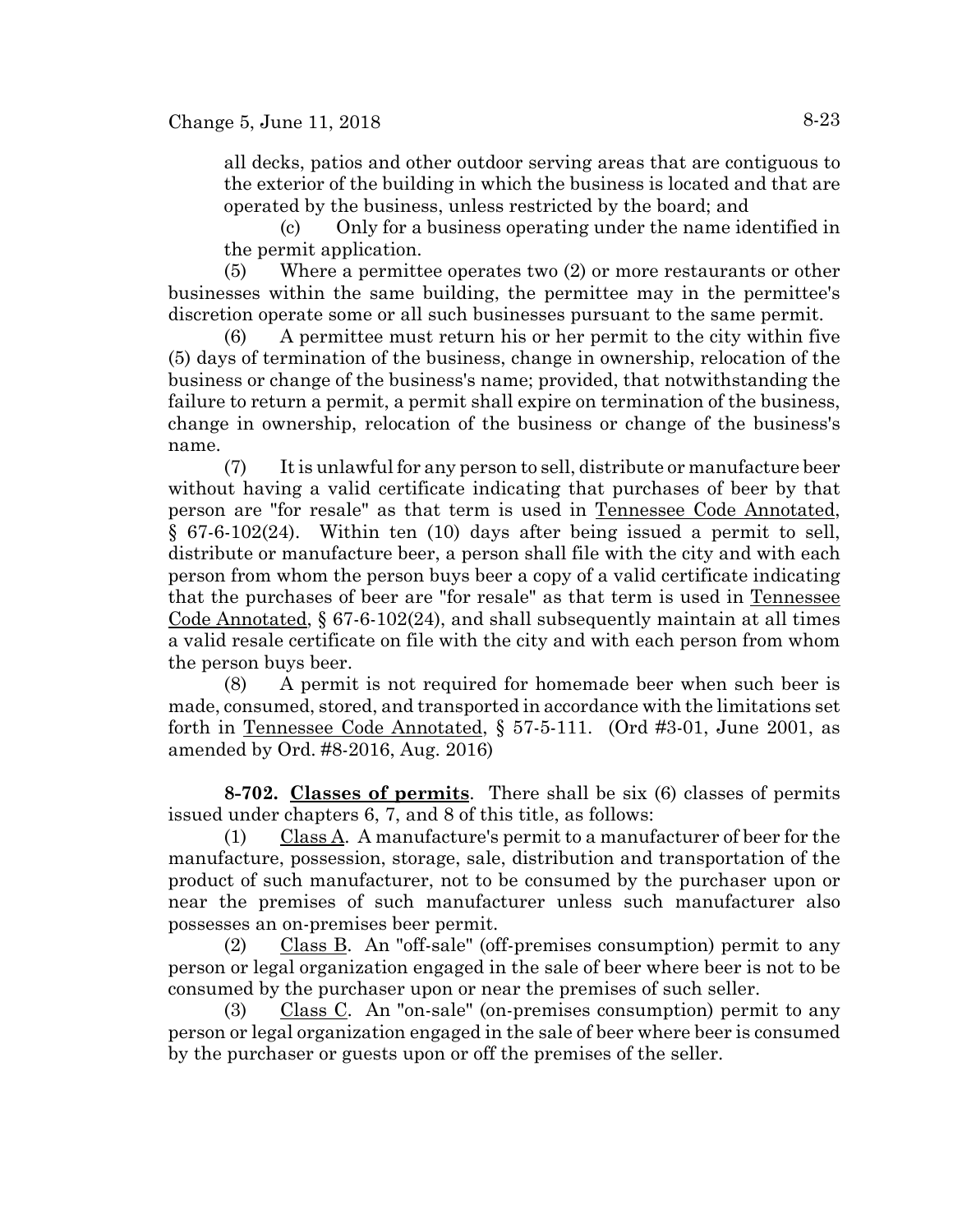Change 5, June 11, 2018  $8-24$ 

(4) Class D. A hotel or club "on-" and "off-" sale permit to any such person or legal organization engaged in the sale of beer where beer is to be consumed by the purchaser or guests upon or off the premises of the seller.

(5) Class E. A "special occasion permit" to bonafide charitable, nonprofit or political organizations for special events, not to exceed four (4) events in any twelve (12) month period.

(6) Class F. A combined, dual "on-sale" (on-premises consumption) and "off-sale" (off-premises consumption) permit to any person or legal organization engaged in the sale of beer where beer is to be consumed by the purchaser upon or off the premises of the seller. While not a permit specifically for catering businesses, this permit classification will be the permit applied for by catering businesses.

Such permit shall not be issued for longer than a seventy-two (72) hour period, subject to such restrictions and hours of sale imposed by the board. The application for such permit shall state whether the applicant is a charitable, nonprofit or political organization; the location of the premises for which beer is to be sold or served; the purpose of the request; the individual with such organization responsible for supervising the sale or distribution of beer; and the day(s) and hours during which sale is requested. (Ord. #3-01, June 2001, as amended by Ord. #8-2016, Aug. 2016)

**8-703. Application generally**. (1) All applications for a permit shall be made on a form prescribed by the board and approved by the city's legal department, and shall be accompanied by all such fees and charges as provided for in chapters 6, 7, and 8 of this title. Additionally, notice shall be placed in a newspaper of general circulation within the city at least ten (10) days prior to the date such application shall be acted upon and shall state the name of the applicant, the kind of classification of permit desired, and the address of the premises at which the permit is desired.

(2) Such application shall be verified by oath and affidavit and shall contain the following:

(a) A statement that the applicant is a person of good character and has sufficient legal interest in a suitable location as would entitle the applicant to conduct the sale of beer at such place of business.

(b) That neither the applicant nor any person employed by the applicant on the premises has been convicted of violating any law against possession, sale, manufacture or transportation of beer or intoxicating liquors, drugs, or narcotics or of a crime involving moral turpitude within the past ten (10) years.

(c) An authorization and release for the city to obtain all relevant information to investigate and determine the applicant's character, qualifications, and suitability for the issuance of a permit hereunder.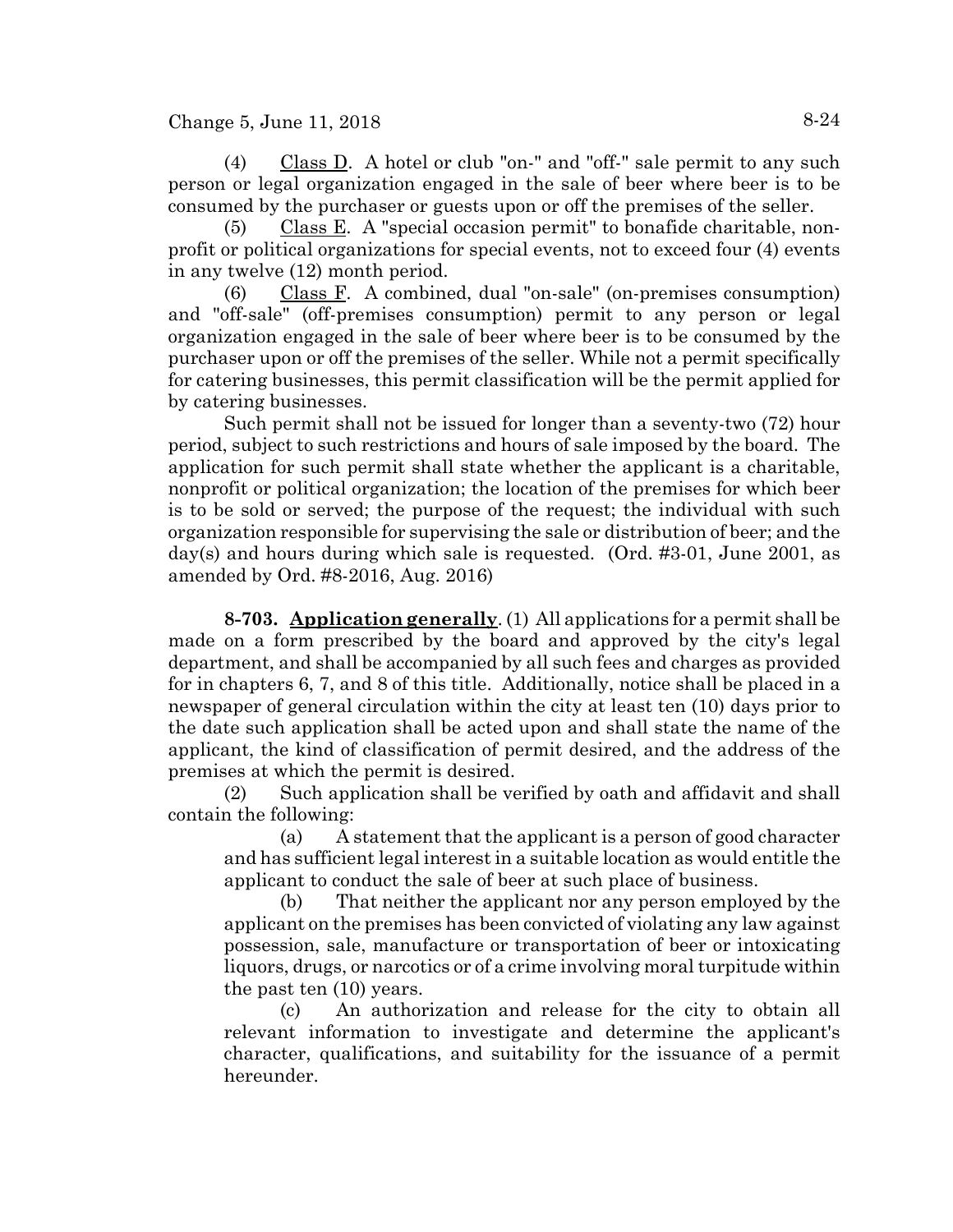(d) That the permittee and all managers and employees have read and are familiar, or will read and become familiar with the provisions of chapters 6, 7, and 8 of this title of the code of ordinances upon the issuance of a permit or upon commencement of their employment.

(e) That neither the applicant nor any owner or manager has been convicted of driving under the influence within the past ten (10) years.

(3) The application shall state the name of the owner or all owners of such businesses; and, if a corporation, shall state the name of all stockholders holding at least five percent  $(5%)$  or more of the stock.

(4) The application shall disclose the person to be the on-premise manager responsible for the direct daily operations of the business. Such manager shall be subject to the same qualifications as the applicant.

(5) The application shall provide a description of the entire premises, including outside open and parking areas available to and for the use of the business.

(6) If the applicant does not own the property on which the business is located, the applicant shall also submit proof that the property owner does not object to the issuance of a permit.

(7) The application for a permit shall be kept on file by the board and shall be open to inspection in accordance with state law.

(8) While applicants are encouraged to apply for a beer permit in advance of opening or buying the business, the board's approval of a beer permit(s) will be invalid if the business is not open under the applicant's ownership within six (6) months of the board's approval. (Ord. #3-01, June 2001, as amended by Ord. #15-06, Aug. 2006, and Ord. #8-2016, Aug. 2016)

**8-704. Fees**. All applications for the issuance of a new permit under chapters 6, 7, and 8 of this title, except for a Class E permit, shall be accompanied by a fee of two hundred fifty dollars (\$250.00) for each class of permit sought, which fee shall be non-transferable and non-refundable, notwithstanding whether an application is approved or denied. Applications for Class E permit shall be accompanied by a non-transferable, non-refundable fee of twenty-five dollars (\$25.00), notwithstanding whether an application is approved or denied. A permit, when issued, shall be good until surrendered by the permittee, until the business closes operation, until revoked by the board, or until otherwise specified herein. (Ord. #3-01, June 2001)

**8-705. Grounds for denial**. No application for a permit for the sale of beer shall be approved where, in the opinion of the board, such sale would cause congestion of traffic or interfere with schools, churches, or other places of public gathering, or where the applicant has once held a permit and it has been revoked less than one (1) year from the time of the applicant's present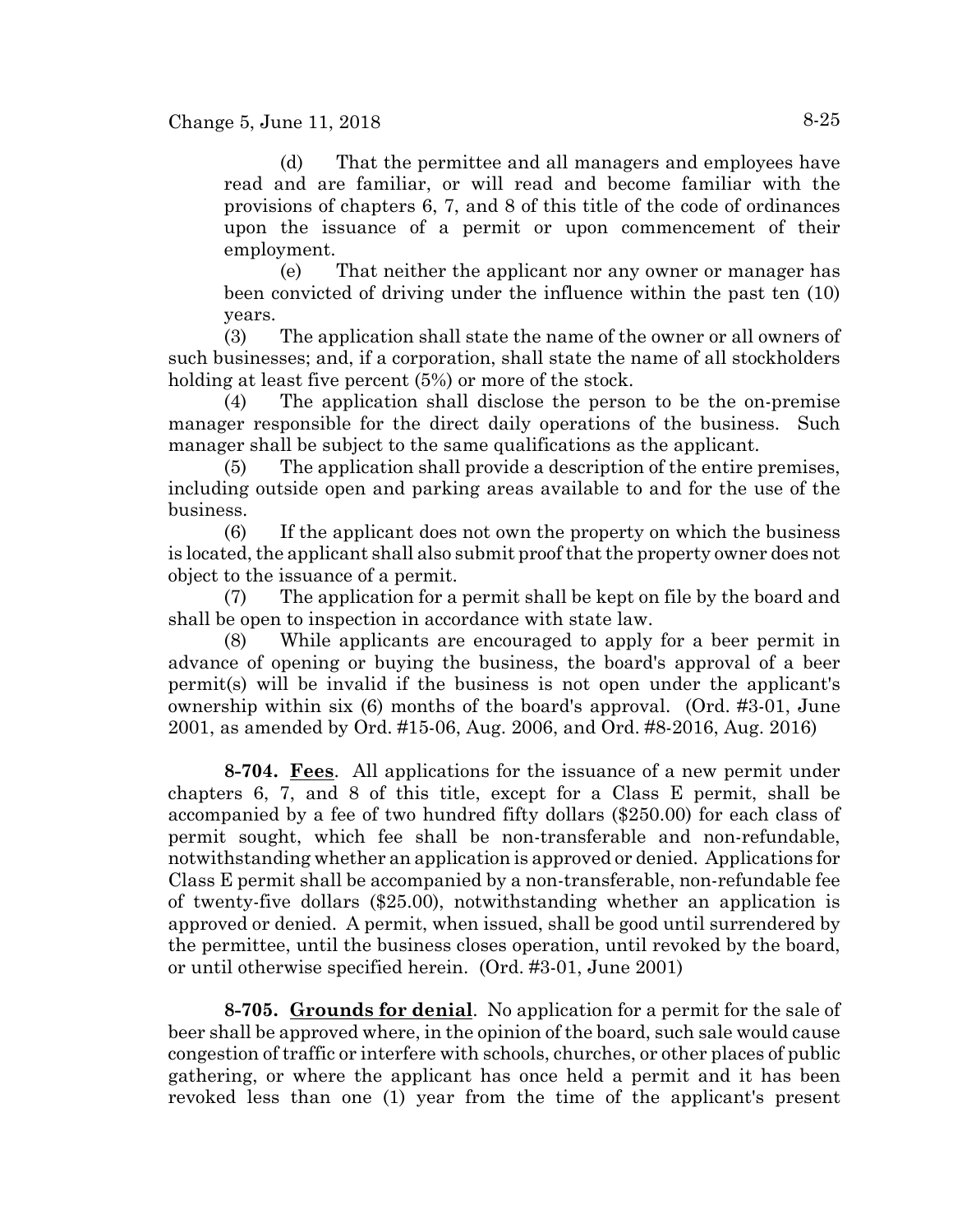application, or where it would otherwise interfere with the public health, safety and morals. (Ord. #3-01, June 2001)

**8-706. Issuance**. Upon approval of an application by the board, the city manager shall issue a permit as directed; provided, however, no permit shall be issued unless the appropriate city business licenses have been obtained and any fees due thereon paid. (Ord. #3-01, June 2001)

**8-707. Posting**. A permit issued under chapters 6, 7, and 8 of this title shall be conspicuously posted in the house, building, room or place where the business authorized by the permit is conducted. (Ord. #3-01, June 2001)

**8-708. Privilege tax**. There is hereby imposed on the business of selling, distributing, storing or manufacturing beer in this state an annual privilege tax of one hundred dollars (\$100.00).

(1) Any person, firm, corporation, joint-stock company, syndicate or association engaged in selling, distributing, storing or manufacturing beer shall remit the tax by January 1 to the city.

(2) The city shall mail written notice to each permittee of the payment date of the annual privilege tax at least thirty (30) days prior to January 1. Notice shall be mailed to the address specified by the permittee on its permit application. If a permittee does not pay the tax by January 31, or within thirty (30) days after written notice of the tax was mailed, whichever is later, then the city shall notify the permittee by certified mail that the tax payment is past due. If a permittee does not pay the tax within ten (10) days after receiving notice of its delinquency by certified mail, then the board may suspend or revoke the permit or impose a civil penalty pursuant to § 8-712.

(3) At the time a new permit is issued to any business subject to this tax, the permittee shall be required to pay the privilege tax on a prorated basis for each month or portion thereof remaining until the next tax payment date.

(4) The city may utilize these tax funds for any public purpose. (Ord. #3-01, June 2001)

**8-709. Training of employees**. The permittee is responsible for explaining to and ensuring comprehension of the laws set forth in chapters 6, 7, and 8 of this title to all of their employees that participate in the sale or distribution of beer. (Ord. #3-01, June 2001)

**8-710. Expiration when permittee ceases to operate businesses**. Any permit issued under chapters 6, 7, and 8 of this title shall become invalid and void at 12:00 midnight of the date on which the permittee ceases to own the business for which such permit was issued. This provision shall not apply to temporary absences of the permittee, but shall apply when such permittee permanently ceases operations under the permit. Such permittee shall, within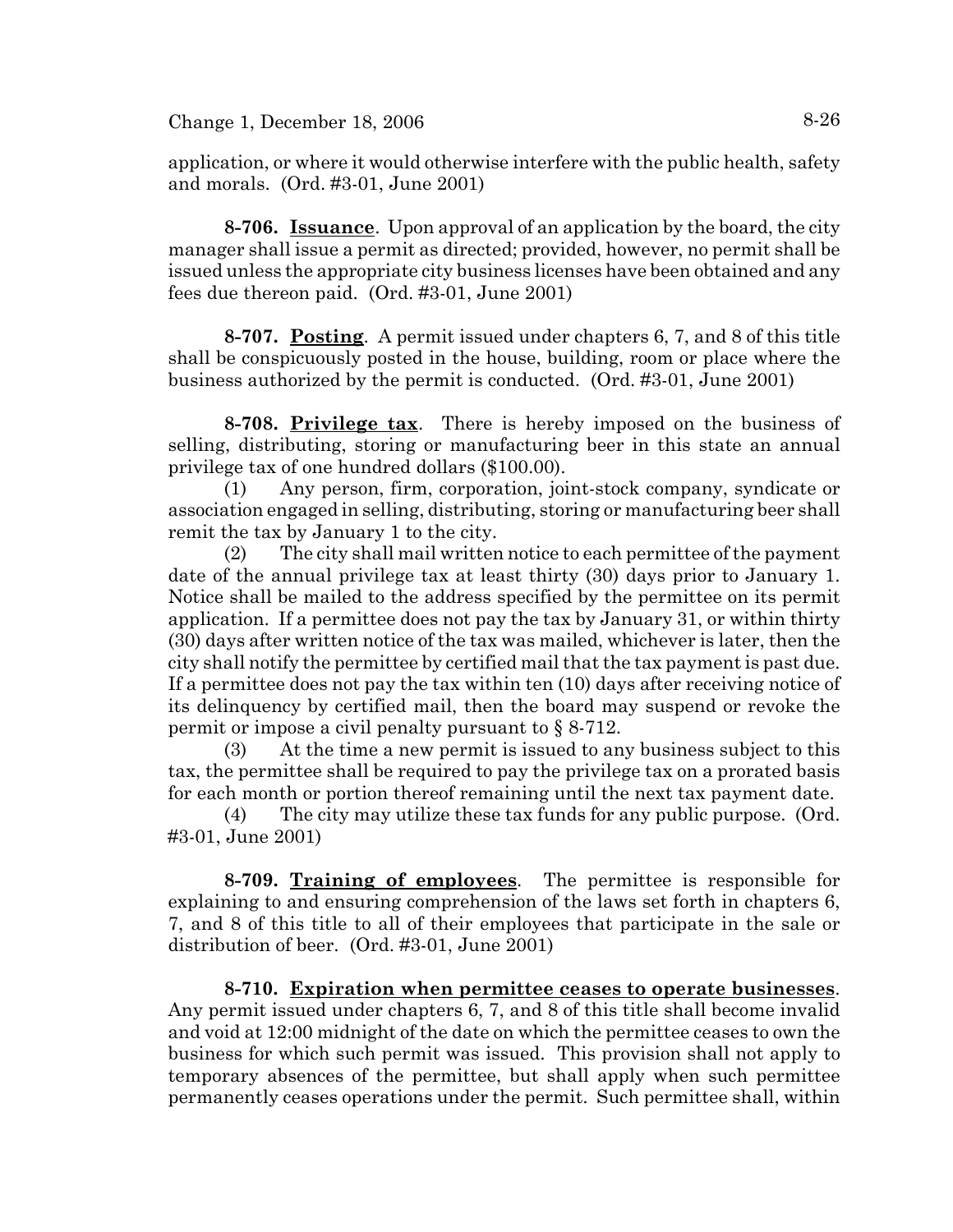five (5) days from the date on which he or she ceases to do business under the permit, surrender such permit to the city's legal department. (Ord. #3-01, June 2001)

**8-711. Manager certificate**. (1) The person(s) responsible for the direct daily operations of a permitted business shall be subject to approval by the board upon application. All applications for a manager certificate shall be made on a form prescribed by the board and approved by the city's legal department. Additionally, notice shall be placed in a newspaper of general circulation within the city at least ten (10) days prior to the date such certification shall be acted upon and shall state the name of the applicant and the name and address of the business.

(2) Such application shall be verified by oath and affidavit and shall contain the following:

(a) A statement that the manager is a person of good character.

(b) That neither the manager nor any person employed by the manager on the premises has been convicted of violating any law against possession, sale, manufacture or transportation of beer or intoxicating liquors, drugs or narcotics or of a crime involving moral turpitude within the past ten (10) years.

(c) An authorization and release for the city to obtain all relevant information to investigate and determine the manager's character, qualifications, and suitability for the issuance of a manager certificate hereunder.

(d) That the manager has read and is familiar, or will read and become familiar with the provisions of chapters 6, 7, and 8 of this title of the code of ordinances upon the issuance of a manager certificate.

(e) That the manager has not been convicted of driving under the influence within the past ten (10) years.

(3) Upon approval of the application for a manager certificate by the board, the city manager shall issue a manager certificate as directed and the certificate shall be conspicuously posted in the house, building, room or place where the business authorized by the permit is conducted.

(4) In the event the person designated on the manager certificate ceases to act in such capacity, or there is a change for any reason, the permittee shall file or cause to be filed a new manager application for the board's consideration within fifteen (15) days of the manager ceasing to act in such capacity. (Ord. #3-01, June 2001, as amended by Ord. #15-06, Aug. 2006)

**8-712. Suspension, revocation and civil penalty; actions against permits**. (1) Sales to minors. (a) The board is hereby granted the power to revoke or suspend any permit issued pursuant to the provisions of chapters 6, 7, and 8 of this title or to offer the imposition of a civil penalty in lieu of suspension not to exceed two thousand five hundred dollars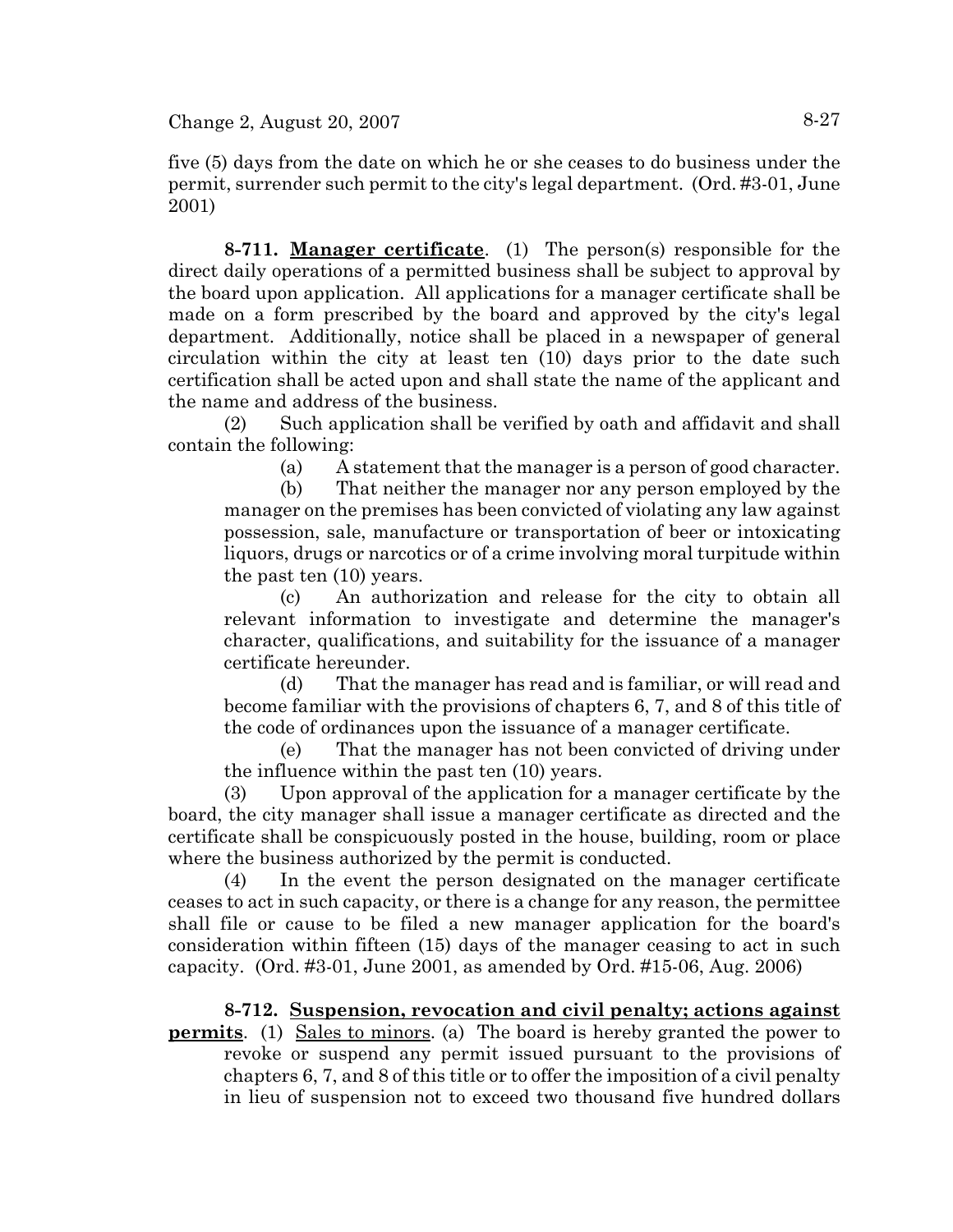(\$2,500.00) for each offense of making or permitting to be made any beer sales to minors. The burden of ascertaining age shall be upon the permittee, the on-premises manager, and their employees.

(b) No permit shall be revoked on the grounds the permittee or any person working for the permittee sold beer to a minor over the age of eighteen (18) years if such minor exhibited an identification, false or otherwise, indicating the minor's age to be twenty-one (21) or over, if the minor's appearance as to maturity is such that the minor might reasonably be presumed to be of such age and is unknown to such person making the sale. The permit may be suspended for a period not to exceed ten (10) days or a civil penalty up to two thousand five hundred dollars  $(\$2,500.00)$  may be imposed pursuant to subsection  $(1)(a)$ . However, this shall not be construed in any way to relieve the minor from liability for making such illegal purchase.

(c) Actions against permits for sales to minors that occur at establishments where the permit holder is a responsible vendor under the Tennessee Responsible Vendor Act of 2006<sup>1</sup> are governed by city code, § 8-904

(2) All violations other than sales of beer to minors. The board is hereby granted the power to revoke or suspend any permit issued pursuant to the provisions of chapters 6, 7, and 8 of this title or to offer the imposition of a civil penalty in lieu of suspension not to exceed one thousand dollars (\$1,000.00) for any other violation of the provisions of this chapter, or where:

(a) The business is operated in a disorderly manner. It shall be prima facie evidence that a permittee's establishment is being operated in a disorderly manner if disorderly conduct frequently occurs, if there are frequent breaches of the peace or disturbances on the premises, or if there are frequent instances of public intoxication at the establishment.

(b) (i) The permittee or the on-premises manager has been convicted of a crime of moral turpitude or of violating any law governing the possession, sale, manufacture, or transportation of intoxicating liquor, drugs or narcotics or has been convicted of driving under the influence (DUI). Provided, however, that if the on-premises manager also possesses a valid server permit issued by the Alcoholic Beverage Commission pursuant to Tennessee Code Annotated, §§ 57-3-701, et seq., a DUI conviction will not be grounds for negative action against the permit.

(ii) An employee of a permitted premises has been convicted of a crime of moral turpitude or of violating any law governing the possession, sale, manufacture, or transportation of

<sup>1</sup> State law reference

Tennessee Code Annotated, § 57-5-108.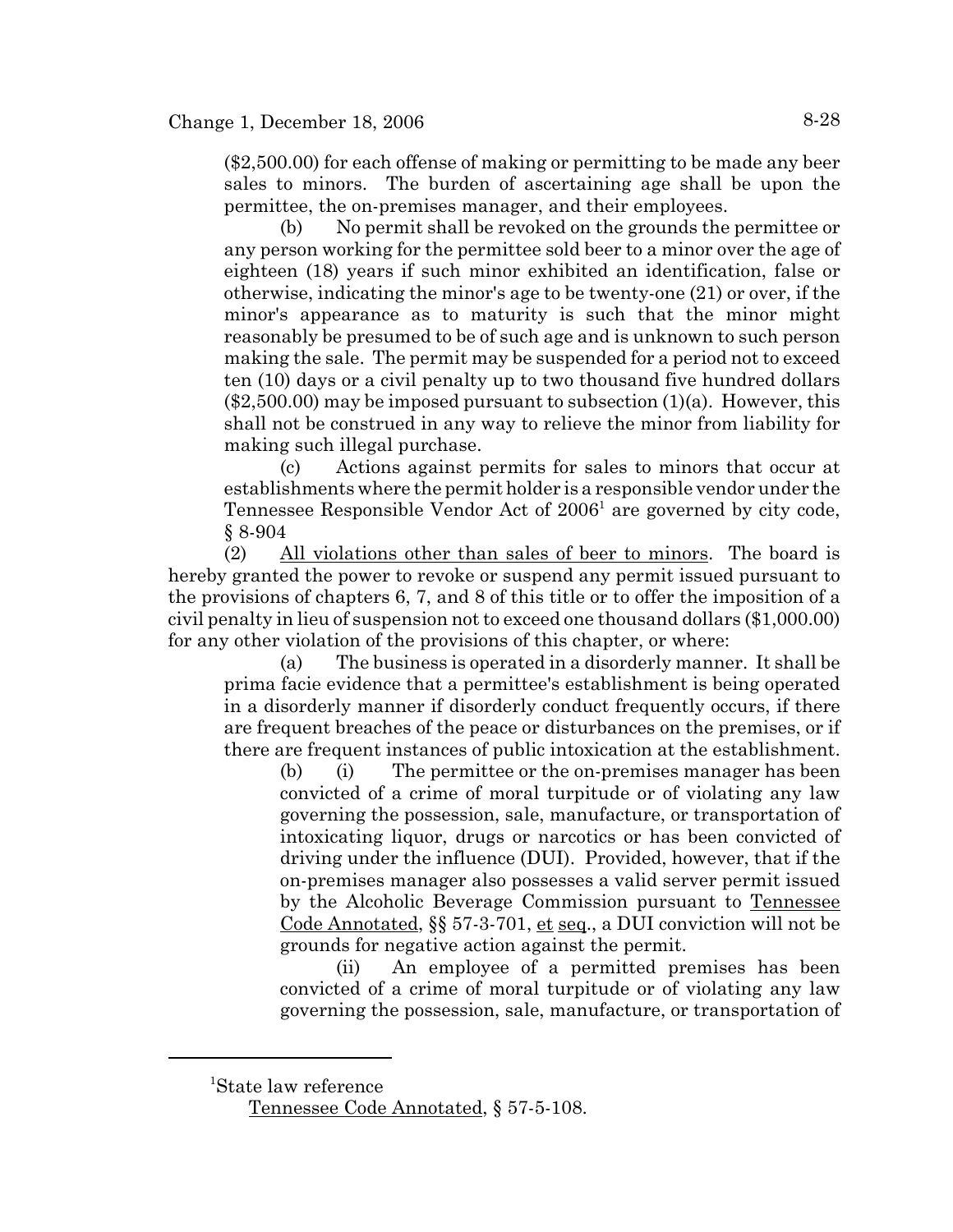intoxicating liquor, drugs or narcotics and after knowledge of such conviction by the permittee or manager, continues in his or her employment at the permitted premises.

(iii) Drugs or narcotics are used, possessed, sold, or manufactured on the premises for which a permit has been issued and the permittee, manager or employees know or should know such activity is occurring.

(c) The sale or consumption of beverages governed by chapters 6, 7, and 8 of this title occurs on the premises after hours defined in chapters 6, 7 ,and 8 of this title.

(d) Minors are allowed to congregate or loiter on the premises.

(e) Gambling in any form is conducted on the premises.

(f) Persons who are intoxicated are served or permitted to consume beer on the premises.

(g) Failure to maintain or possess the proper health or sanitation permits or upon certification that the premises are so unsafe or unsanitary as to constitute a danger to the public health or safety.

(h) Violation(s) of city housing, zoning, building, electrical, plumbing or fire codes sufficient to constitute a danger to the safety and welfare of patrons and employees of the premises or of the general public.

(i) Failure of the permittee to pay business tax, annual privilege tax or other taxes due to the city.

(j) Gambling devices, as defined by state law, are located on the premises.

(k) The premises are maintained and operated in such manner as to be detrimental to public health, safety or morals.

(l) The permittee fails to submit or cause to be submitted a change of manager application to the city within fifteen (15) days of the previous manager ceasing to act in such capacity.

(m) The permittee fails to pay the state beer barrelage tax imposed by Tennessee Code Annotated, § 57-5-201 or fails to pay the city and county wholesale beer tax imposed by Tennessee Code Annotated, § 57-6-103. The burden of proof shall be on the retail permittee to show that the taxes on beer in the permittee's possession have been paid by showing that the beer was purchased from a Tennessee beer wholesaler, which fact shall be shown by the permittee providing a bill of sale or invoice for the beer which shall include the name and address of the wholesaler, the name and address of the permittee, the number of containers of each brand of beer purchased by the permittee, and which shall be signed by the permittee.

(3) If a civil penalty is imposed as an alternative to suspension, the permittee shall have seven (7) days within which to pay the civil penalty before the suspension shall be imposed. If the civil penalty is paid within seven (7) days, the suspension shall be deemed withdrawn. However, the payment of the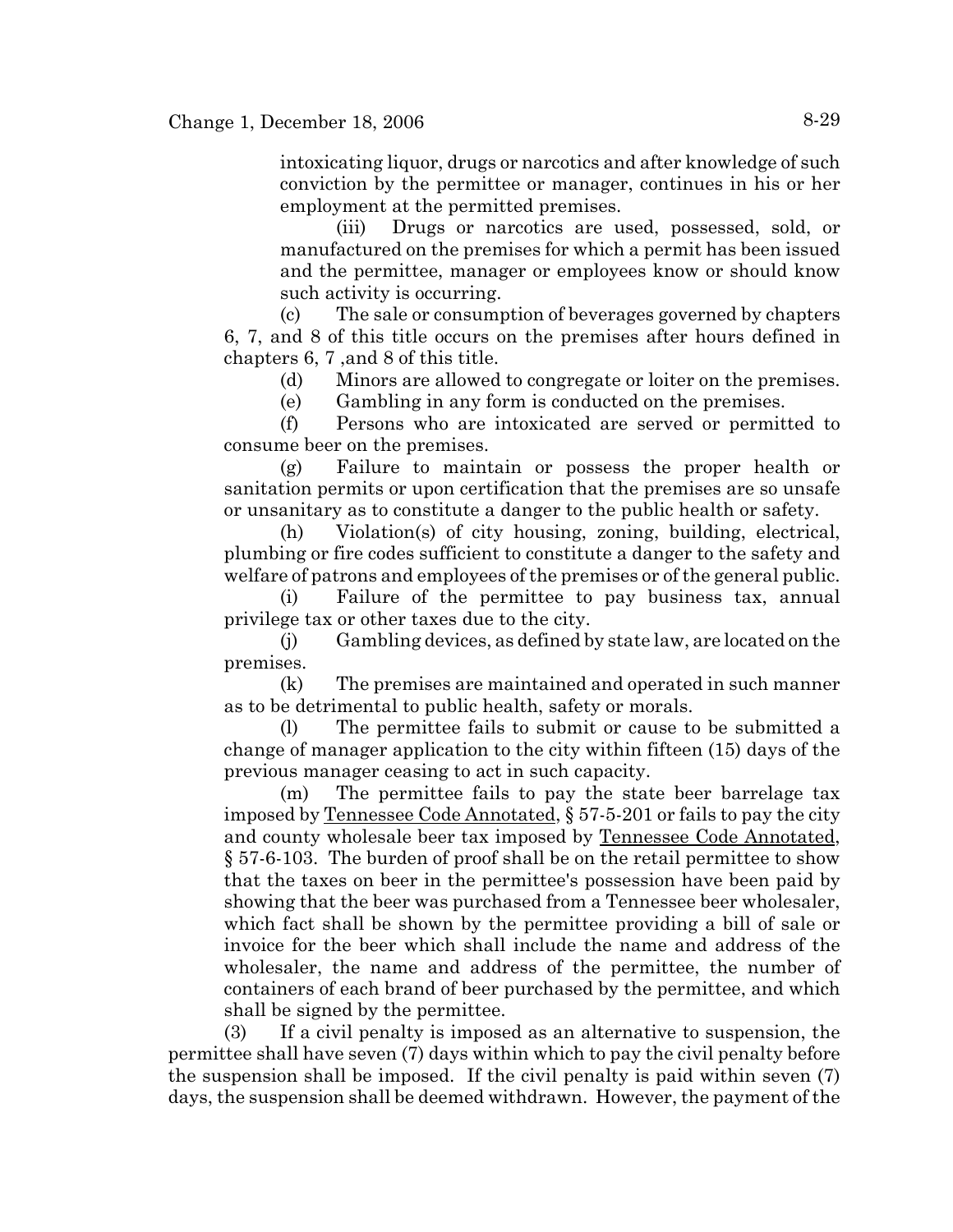civil penalty shall not affect a permittee's ability to seek review of the civil penalty pursuant to state law.

(4) The board may at any time accept the payment of a civil penalty, not to exceed the amounts set forth in subsections  $(1)(a)$  or  $(2)$ , by a permittee charged with a violation of chapters 6, 7, or 8 of this title, which payment shall be an admission by the permittee of the violation so charged and shall be paid to the exclusion of any other penalty that the city or board may impose.

(5) A permittee shall be responsible for all violations of the provisions chapters 6, 7, and 8 of this title, whether such violations were committed by permittee, the permittee's agents, managers and employees, or other persons on the premises.

(6) No permittee who has had his or her permit revoked by the board may be granted a permit in the city for a period of one (1) year after such revocation.

(7) No permittee shall employ a person who has had a permit or manager certificate issued by the board which has been revoked within the last year if said employment involves the sale or distribution of beer.

(8) Where a permit is revoked, no new permit shall be issued to permit the sale of beer on the same premises until after the expiration of one (1) year from the date the revocation becomes final and effective. The board, in its discretion, may determine that issuance of a permit before the expiration of one (1) year from the date of revocation becomes final is appropriate, if the individual applying for such issuance is not the original holder of the permit or any family member who could inherit from such individual under the statute of intestate succession.

(9) Previous suspensions and other disciplinary actions taken by the board against a permittee may be considered by the board for determination of disciplinary action in any show cause hearing.

(10) In the event of a suspension or revocation, all beer remaining on the premises must be either confined in a locked area, shielded from public view or removed entirely from the premises.

(11) The decision of the board to either suspend or revoke must be posted at the main entrance to the establishment whose permit was suspended or revoked. The decision must remain posted during the entire length of the suspension or revocation.

(12) Should Tennessee Code Annotated,  $\S 57-5-108$  (a)(2)(A), as may be amended from time to time by the state legislature, authorize a municipal beer permit board to charge civil penalties in excess of those amounts stated in subsections (1) and (2) above, the civil penalties listed in subsections (1) and (2) shall automatically be raised to the higher amount permitted by state law. (Ord. # 3-01, June 2001, as amended by Ord. #15-06, Aug. 2006, and Ord. #15-07, Aug. 2007)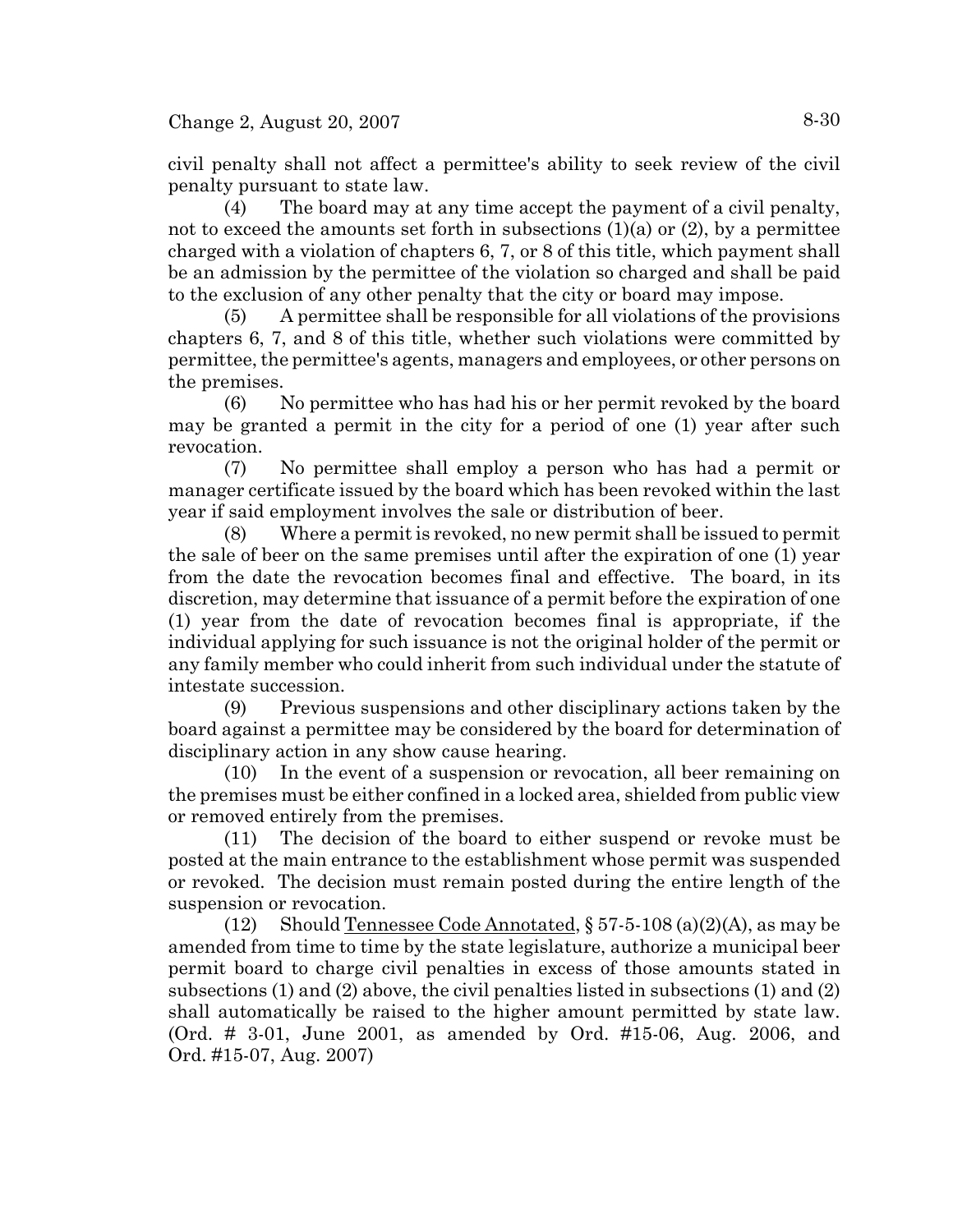**8-713. Revocation of manager certificates**. The board is hereby granted the power to revoke any manager certificate issued pursuant to the provisions chapters 6, 7, and 8 of this title for the following reasons:

(1) Making or permitting to be made any beer sales to minors.

(2) The business is operated in a disorderly manner. It shall be prima facie evidence that an establishment is being operated in a disorderly manner if disorderly conduct frequently occurs, if there are frequent breaches of the peace or disturbances on the premises, or if there are frequent instances of public intoxication at the establishment.

(3) The manager has been convicted of a crime of moral turpitude or of violating any law governing the possession, sale, manufacture, or transportation of intoxicating liquor, drugs or narcotics or has been convicted of driving under the influence (DUI). Provided, however, that if the on-premises manager also possesses a valid server permit issued by the Alcoholic Beverage Commission pursuant to Tennessee Code Annotated, §§ 57-3-701, et seq., a DUI conviction will not be grounds for revocation of the manager certificate.

(4) An employee of a permitted premises has been convicted of a crime of moral turpitude or of violating any law governing the possession, sale, manufacture, or transportation of intoxicating liquor, drugs or narcotics and after knowledge of such conviction by the manager, continues in his or her employment at the permitted premises.

(5) Drugs or narcotics are use, possessed, sold, or manufactured on the permitted premises and the manager or employees know or should know such activity is occurring.

(6) The sale or consumption of beverages governed by chapters 6, 7, and 8 of this title occurs on the premises after hours defined in chapters 6, 7, and 8 of this title.

(7) Minors are allowed to congregate or loiter on the premises.

(8) Gambling in any form is conducted on the premises.

(9) Persons who are intoxicated are served or permitted to consume beer on the premises.

(10) Gambling devices, as defined by state law, are located on the premises.

(11) The premises are maintained and operated in such manner as to be detrimental to public health, safety or morals.

(12) For any other violation of the provisions of chapters 6, 7, and 8 of this title. (Ord. #3-01, June 2001, as amended by Ord. #15-06, Aug. 2006)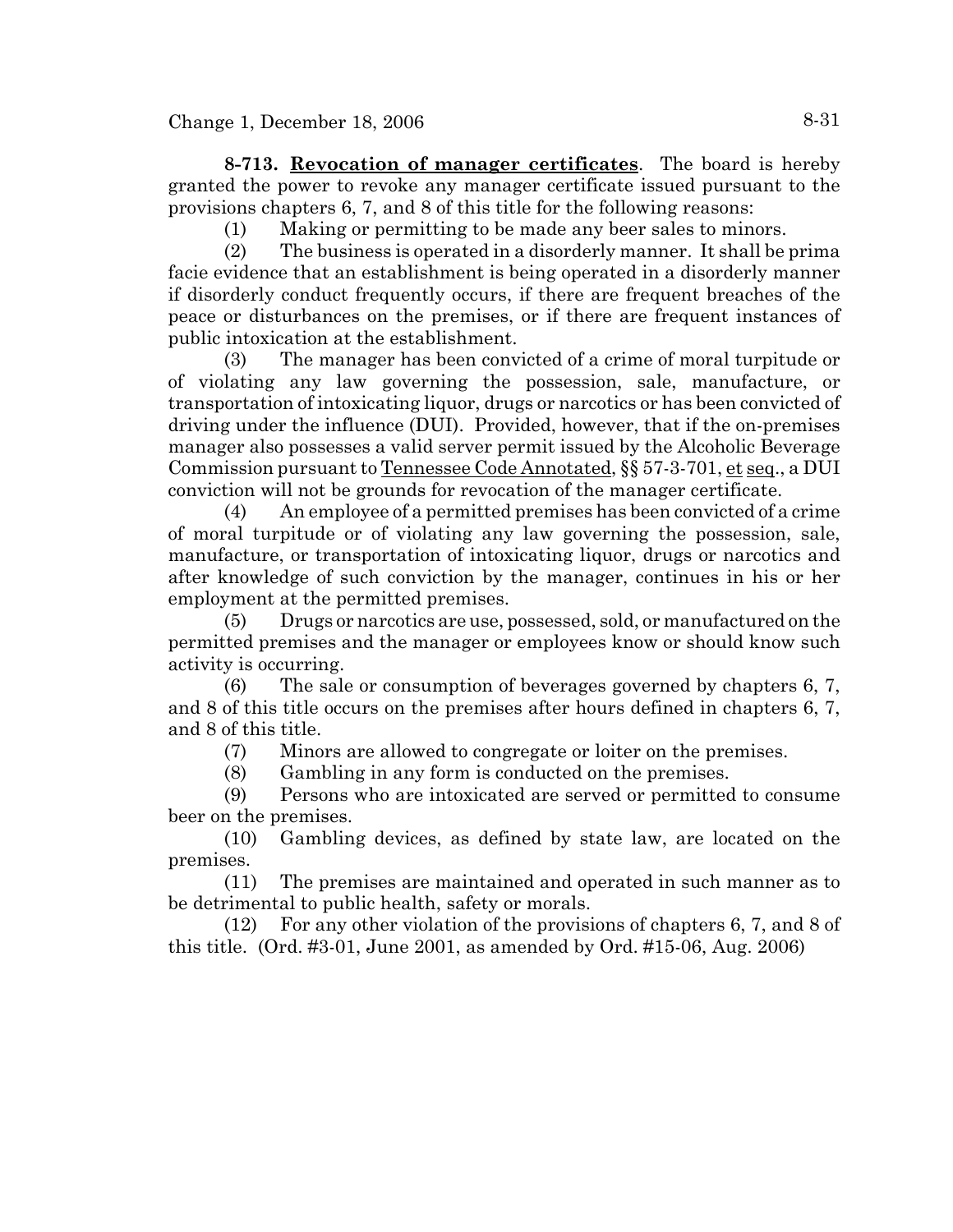### **BEER AND OTHER LIGHT BEVERAGES - PROHIBITIONS**

## **SECTION**

- 8-801. Selling to minors; employing or permitting minors to loiter on premises.
- 8-802. Required documentation for prosecution of sale to minor.
- 8-803. Identification required for off-premises consumption purchases; sign to be posted.
- 8-804. Selling to intoxicated persons.
- 8-805. Drugs on premises.
- 8-806. Curb service prohibited.
- 8-807. Outdoor advertisement.
- 8-808. Sanitary facilities.
- 8-809. Open containers prohibited; exceptions.
- 8-810. Issuance of permits to or employment of persons on premises convicted of certain crimes prohibited.

**8-801. Selling to minors; employing or permitting minors to loiter on premises**. (1) It shall be unlawful for any permittee, or any person employed by any permittee, to make, permit or allow to be made any sales or distribution of beer to a minor.

(2) No person under the age of eighteen (18) may be employed in the sale or distribution of beer; provided, however, nothing herein shall prohibit the stocking, bagging, or carrying of beer to customers' automobiles by such persons, nor the receipt of money for payment of beer by persons under eighteen (18) years of age where the beer is served or the sale is approved by a person over the age of eighteen (18) who is employed by the permittee.

(3) No permittee or any other person employed by permittee shall allow any minor to loiter about such place of business where beer is sold, and the burden of ascertaining the age of minor customers shall be upon the permittee of such place of business. (Ord. #3-01, June 2001)

**8-802. Required documentation for prosecution of sale to minor**. No prosecution for the violation of any statute prohibiting the sale of beer for off-premises consumption to a person under twenty-one (21) years of age shall be commenced, if the prosecution is based upon the use of a person under twenty-one (21) years of age, as authorized by Tennessee Code Annotated, § 39-15-413, unless the person or the law enforcement officer supervising the person obtains the name of the permit holder and the employee of the permit holder from whom the beer was purchased or attempted to be purchased. All "stings" shall be conducted in accordance with state law in order to be valid. In addition, within ten (10) days of the date the action occurred, the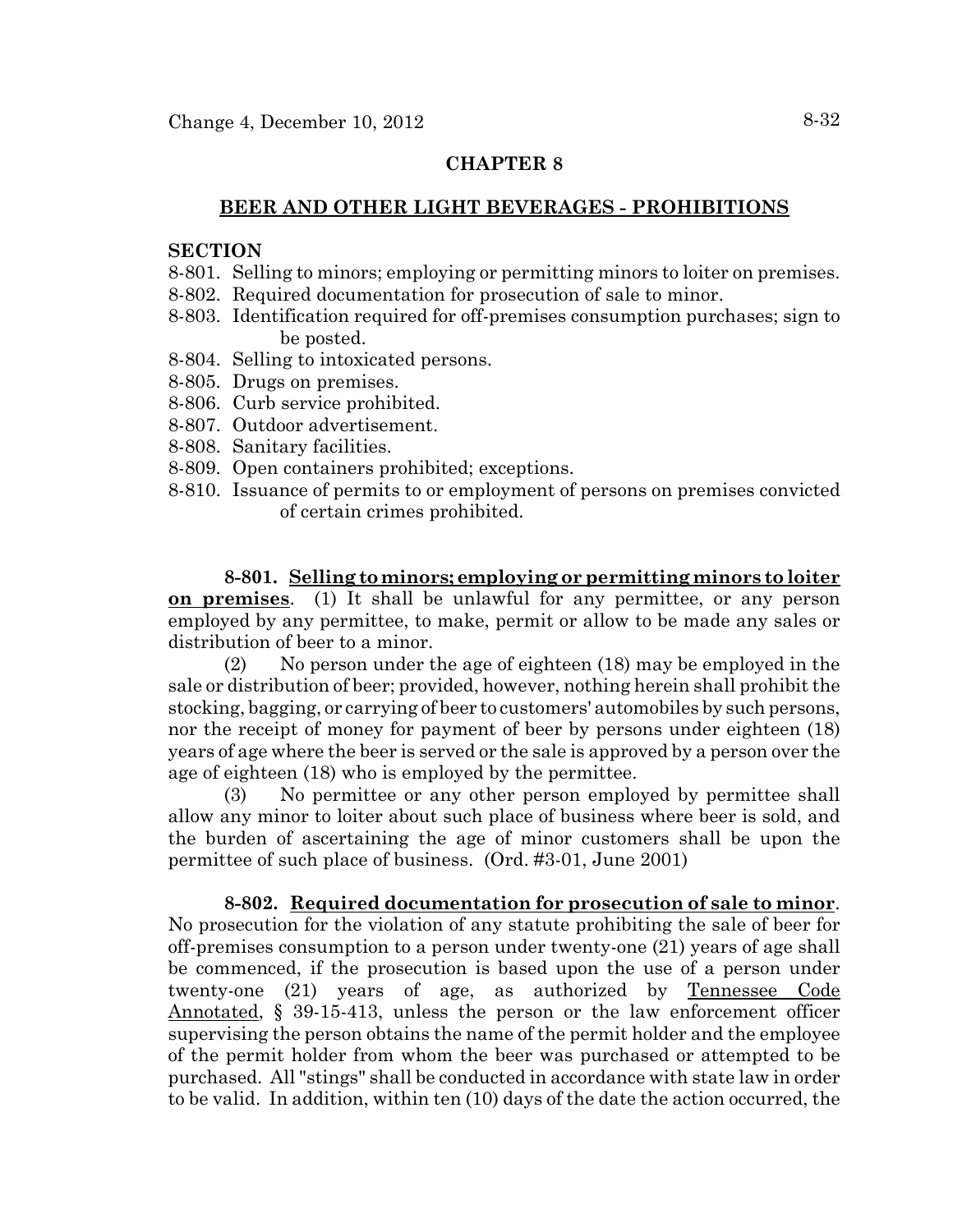law enforcement officer shall notify the permit holder in writing, either by mail or hand delivery, indicating:

(a) That an action recently occurred in which a person under twenty-one (21) years of age was used to purchase or attempt to purchase beer for off-premises consumption;

(b) The date and location of the action;

(c) The name of the permit holder and the employee from whom the beer was purchased or attempted to be purchased; and

(d) Whether the person was successful in making the purchase. (Ord. #3-01, June 2001, as deleted by Ord. #17-06, Sept. 2006, as added by Ord. #15-07, Aug. 2007)

**8-803. Identification required for off-premises consumption purchases; sign to be posted**. Prior to making a sale of beer for off-premise consumption, the adult consumer must present to the permit holder, or any employee of the permit holder, a valid, government-issued document, such as a driver's license, or other form of identification deemed acceptable to the permit holder, that includes the photograph and birth date of the adult consumer attempting to make a beer purchase. Persons exempt under state law from the requirement of having a photo identification shall present identification that is acceptable to the permit holder. The permit holder or employee shall make a determination from the information presented whether the purchaser is an adult. In addition to the prohibition of making a sale to a minor, no sale of beer for off-premises consumption shall be made to a person who does not present such a document or other form of identification to the permit holder or any employee of the permit holder. Responsible vendors, as that term is defined by city code § 8-901(6), shall post signs on the vendor's premises informing customers of the vendor's policy against selling beer to underage persons. The signs shall be not less than eight and one-half inches by eleven inches (8 1/2'' x 11''), and shall contain the following language:

# STATE LAW REQUIRES IDENTIFICATION FOR THE SALE OF BEER

This section shall sunset on July 1, 2008, unless extended by state law.<sup>1</sup> (Ord. #3-01, June 2001, as deleted by Ord. #17-06, Sept. 2006, as added by Ord. #15-07, Aug. 2007)

**8-804. Selling to intoxicated persons**. It shall be unlawful for any person to sell or distribute beer to persons who are intoxicated. (Ord. #3-01, June 2001)

<sup>1</sup> State law reference

Tennessee Code Annotated, § 57-5-301.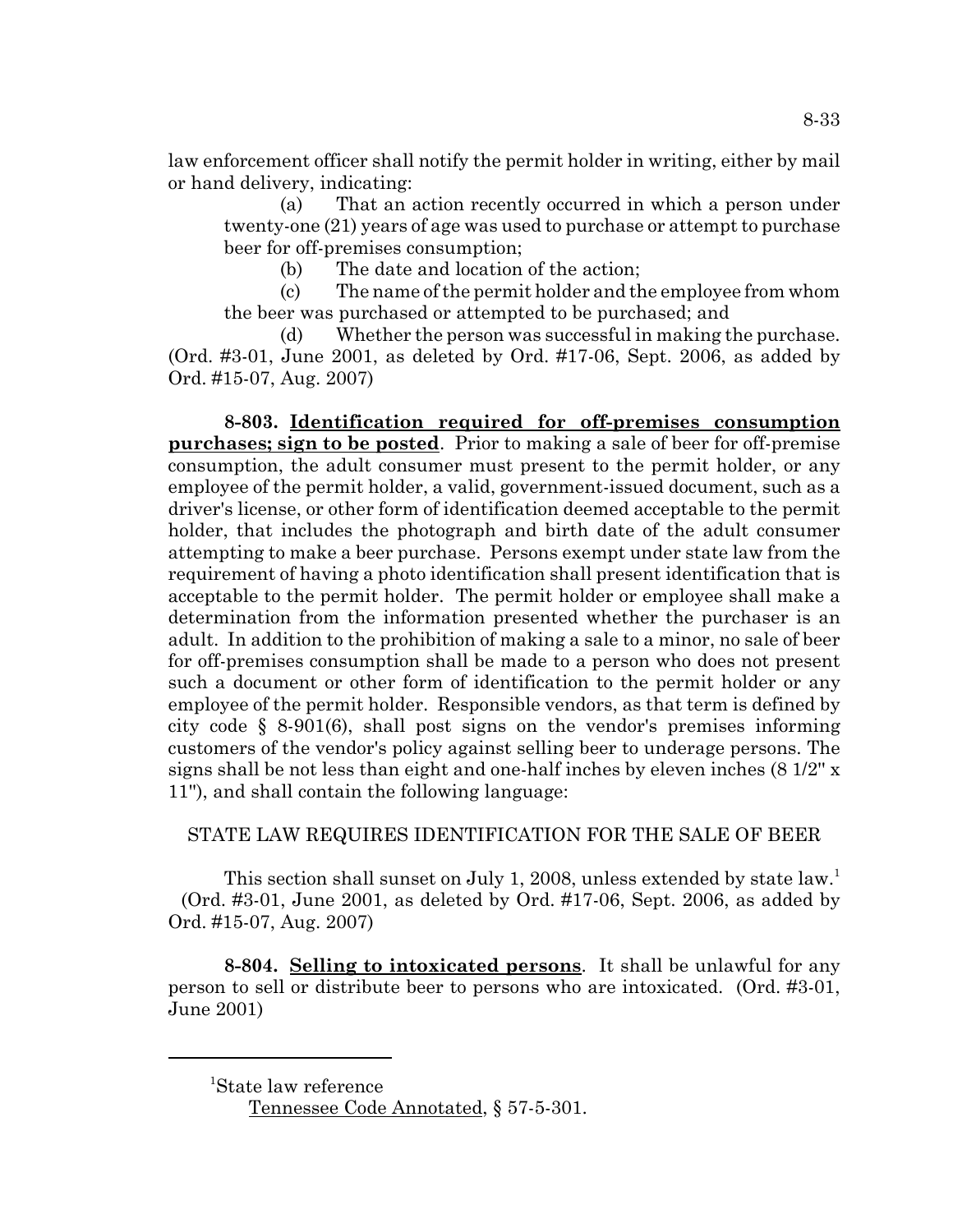Change 4, December 10,  $2012$  8-34

**8-805. Drugs on premises**. It is unlawful for any person to bring, to cause or to allow to be brought onto any permitted premises under chapters 6, 7, and 8 of this title any prohibited drugs within the meaning of Tennessee Code Annotated, §§ 53-10-101, et seq., and 39-17-401, et seq. (Ord. #3-01, June 2001, as replaced by Ord. #23-2012, Nov. 2012)

**8-806. Curb service prohibited**. (4) It shall be unlawful for any person holding a permit under chapters 6, 7, and 8 of this title to sell, distribute, or permit to be sold or distributed beer to any person while such person is occupying any motor vehicle. This section prohibits sales or distribution of beer where the actual transaction occurs at the vehicle and does not prohibit an employee from transporting beer to a person's vehicle when the sale occurred inside the establishment.

(5) This section does not prohibit the sale of beer at or within a golf cart while a golf cart is being operated on a golf course when such golf course is the holder of a valid beer permit under chapters 6, 7, and 8 of this title unless the board has restricted the sale of beer on the course itself under  $\S 8-701(4)(b)$ . (Ord. #3-01, June 2001, as replaced by Ord. #15-06, Aug. 2006)

**8-807. Outdoor advertisement**. Not more than one (1) sign, advertisement or display, either painted, printed, or of a design and construction utilizing a combination of gaseous matter and electricity for illumination of its lettering, shall be used, erected or maintained outside the building in which the establishment is located to advertise or make reference to the fact that beer is sold on the premises; and no such sign shall be used for such purpose, the area of which is more than nine (9) square feet, and the thickness of which is more than twelve (12) inches. For the purpose of this section, the use of the words "tavern," "bar," or any other words which normally designate a place where beer is sold shall be construed to mean advertising the premises for the sale of beer, and any sign using such words shall come within the prohibition described above. Nothing in this provision shall affect in any way any other provision controlling the erection or maintenance of signs. (Ord. #3-01, June 2001)

**8-808. Sanitary facilities**. (6) It shall be unlawful for any permittee to fail to keep the premises in a clean and sanitary manner and in good repair both inside and outside. Said premises shall at all times be free from litter, weeds, trash, and other debris. Failure to comply with the requirements of this provision shall be grounds for suspension or revocation of the permit.

(7) All places at which beer is sold for consumption on premises shall be equipped with adequate toilet facilities and hand washing facilities for customers, and shall comply with all applicable state and local health and sanitation requirements.

(8) Where food is sold in connection with the sale of beer, no permit shall be issued until the applicant has complied with applicable state and local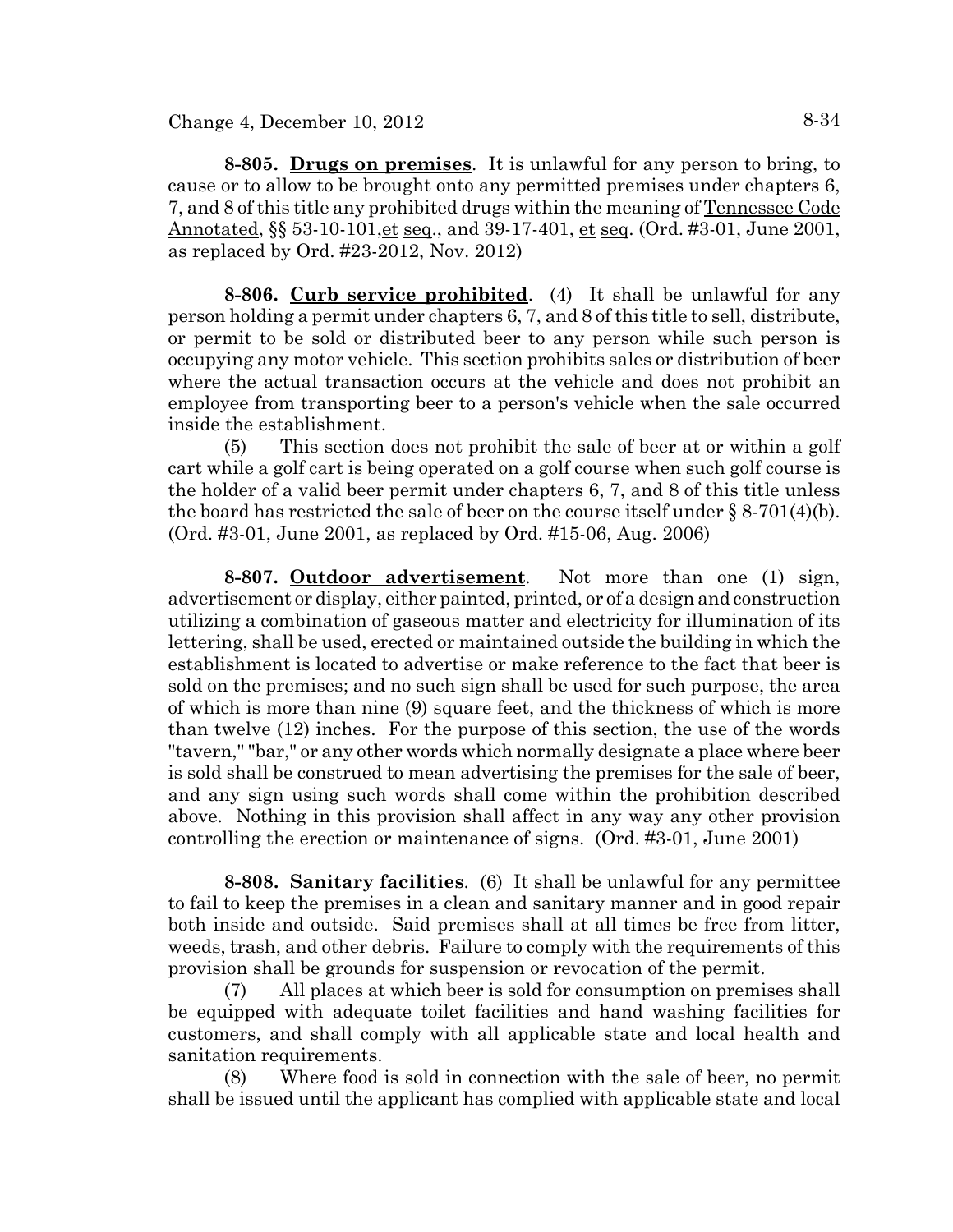health and sanitation requirements, and possesses the necessary health permits; provided, however, where the health officials allow the continued service or sale of food pending corrective action for violations of the health code, a permit may be issued subject to revocation or suspension if corrective action is not taken within the time periods established by the health officials. The requirements of this subsection shall not be applicable for the sale of packaged goods. (Ord. #3-01, June 2001)

**8-809. Open containers prohibited; exceptions**. (1) For purposes of this section only, the term "alcoholic beverage" means and includes every liquid, other than patented medicine, capable of being consumed by a human being that contains alcohol including but not limited to beer, wine, spirits, alcohol, liquor and any beverage that has been mixed with alcoholic beverages.

(2) It shall be unlawful for any person to consume an alcoholic beverage or possess an open container containing an alcoholic beverage, within a motor vehicle or otherwise, upon the public roads or streets of the city, except as permitted by the city manager as provided for hereafter. This section shall not apply to the possession of open container(s) of alcoholic beverages within the trunk of a motor vehicle, or within another locked container, or within a compartment of a motor vehicle not readily accessible to persons within the passenger compartment.

(3) There shall be a rebuttable presumption that open containers of alcoholic beverages found in a motor vehicle, not within the physical possession of any individual, are in the possession of the driver of the vehicle.

(4) The city manager is authorized to permit the possession and consumption of alcoholic beverages upon public roads and streets or any other city property upon which the consumption of alcoholic beverages has been prohibited for special occasions. In such instance, the city manager shall file with the city clerk a notice of such roads and streets and the date(s) and time(s) such shall be permitted, and it shall be a defense to a charge under this section that an open container of alcoholic beverage was possessed or the contents consumed upon any such permitted street during the date and time of such permit.

(5) It is unlawful to consume or possess open containers of alcoholic beverages upon any city-owned property where such consumption or possession has been prohibited by city council, and the city clerk shall maintain a current list of all city-owned properties, except roads or streets, upon which the city council has placed such a prohibition. Provided, however, that for special occasions the city manager is authorized to permit the consumption or possession of open containers of alcoholic beverages upon city-owned property where such has been prohibited. For those occasions, the city manager shall file with the city clerk a notice containing a description of the property and the dates(s) and time(s) such consumption or possession shall be permitted thereon. It shall be a defense to a charge under this section that an open container of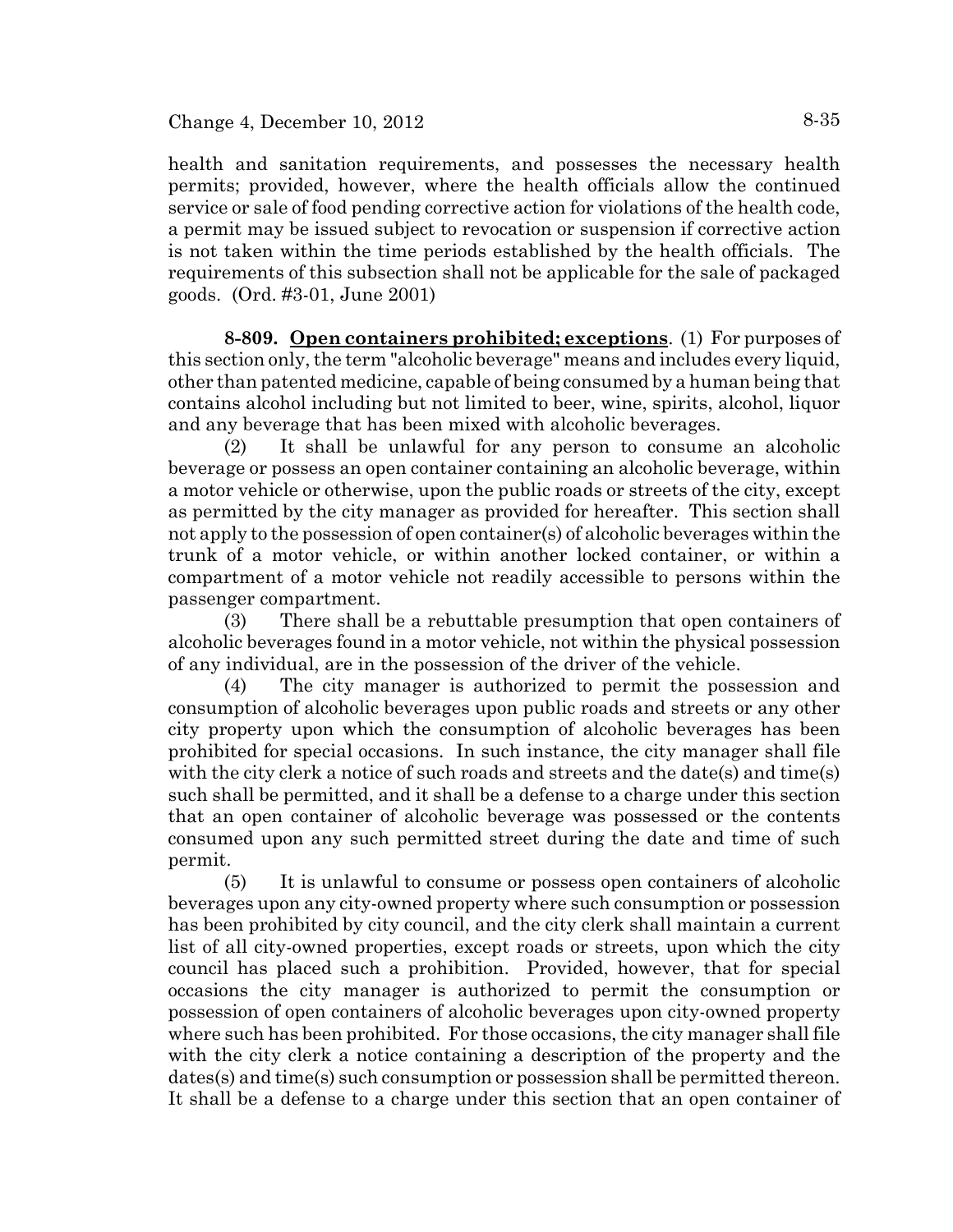alcoholic beverage was possessed or the contents consumed upon the described property during the permitted date(s) and time(s). (Ord. #3-01, June 2001)

**8-810. Issuance of permits to or employment of persons on premises convicted of certain crimes prohibited**. No permit shall be issued to any person, nor shall any person be employed upon the premises, who has been convicted of any violation of state or federal law prohibiting the possession, sale, transportation or manufacture of beer, wine, intoxicating liquor, drugs or narcotics, or of any crime involving moral turpitude within the past ten (10) years. Further, no owner or manager may be convicted of driving under the influence (DUI) within the past ten (10) years. Provided, however, that a manager with a DUI conviction may continue such employment if that person is also the holder of a valid server permit issued by the Alcoholic Beverage Commission. In the event the person's ten (10) year history includes juvenile offenses, only the person's history since the age of eighteen (18) shall be considered. (Ord. #3-01, June 2001, as replaced by Ord. #15-06, Aug. 2006)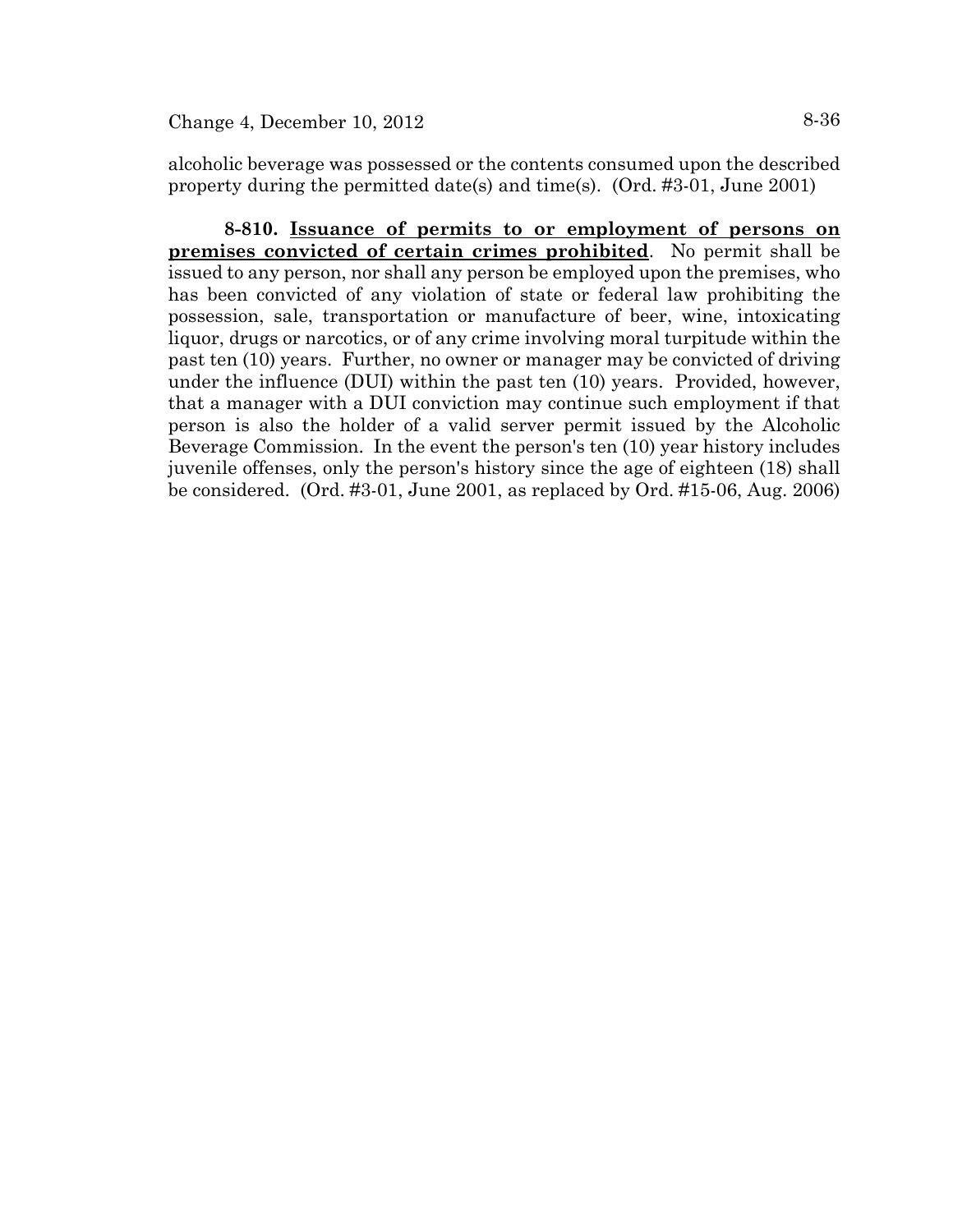## **RESPONSIBLE VENDOR PROGRAM**

### **SECTION**

8-901. Definitions.

- 8-902. Responsible vendor training programs.
- 8-903. Vendor certification.
- 8-904. Suspension, revocation, and civil penalty, actions against permits held by responsible vendors.
- 8-905. Action against clerks for sales to minors.

**8-901. Definitions**.As used in this chapter, unless the context otherwise requires:<sup>1</sup> (1) "Beer" has the same meaning as defined in  $\S 8-601(1)$ .

(2) "Board" has the same meaning as defined in  $\S$  8-601(2).

(3) "Certified clerk" means a clerk who has successfully satisfied the training requirements contained in the Tennessee Responsible Vendor Act of 2006 and who has received certification from a responsible vendor training program.

(4) "Clerk" means any person working in a capacity to sell beer directly to consumers for off-premise consumption.

(5) "Commission" means the State of Tennessee's Alcoholic Beverage Commission.

(6) "Responsible vendor" means a vendor that has received certification from the commission in accordance with the Tennessee Responsible Vendor Act of 2006.

(7) "Responsible vendor training program" means a training program related to the responsible sale of beer for off-premise consumption that has met all the statutory and regulatory requirements set forth in the Tennessee Responsible Vendor Act of 2006, and in commission rules and regulations.

(8) "Vendor" means a person, corporation or other entity that has been issued a permit to sell beer for off-premise consumption. (as added by Ord. #15-07, Aug. 2007)

**8-902. Responsible vendor training programs**. 2 Pursuant to the Tennessee Responsible Vendor Act of 2006, the commission has the authority to approve all responsible vendor training programs and is required to establish

 <sup>1</sup> State law reference Tennessee Code Annotated, § 57-5-603

 <sup>2</sup> State law reference Tennessee Code Annotated, § 57-5-604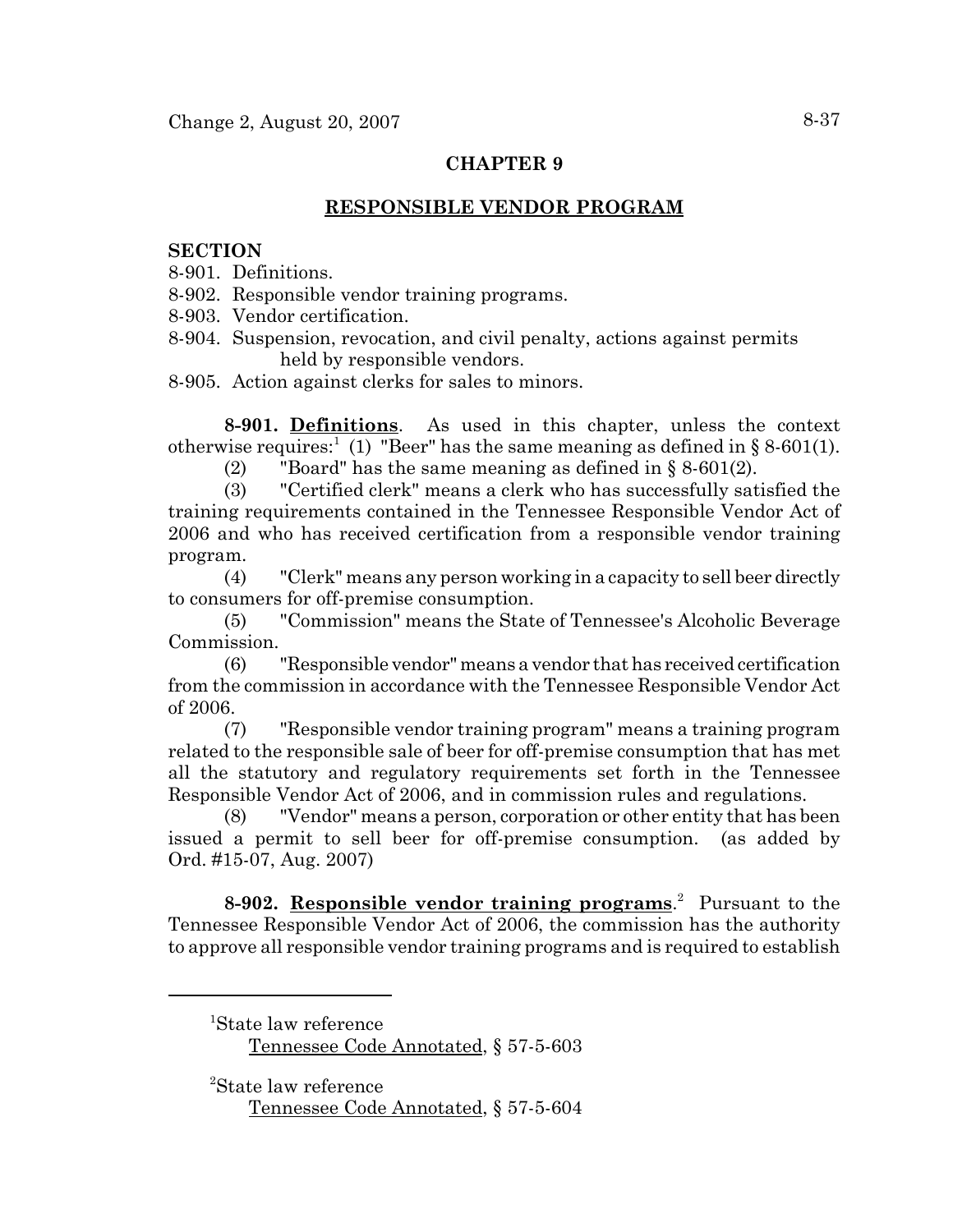requirements and guidelines for responsible vendor training programs and vendor and clerk certifications. It is the commission's responsibility to establish and keep a master list of certified clerks and clerks not eligible for certification. (as added by Ord. #15-07, Aug. 2007)

**8-903. Vendor certification**. 1 A vendor who seeks certification as a responsible vendor must comply with the Tennessee Responsible Vendor Act of 2006 and the procedures, rules and regulations adopted by the commission. Determination of compliance with the responsible vendor program is the sole province of the commission. (as added by Ord. #15-07, Aug. 2007)

**8-904. Suspension, revocation, and civil penalty; actions against permits held by responsible vendors**. 2 (1) The board may not revoke or suspend the permit of a responsible vendor for a clerk's illegal sale of beer to a minor if the clerk making the illegal sale is a certified clerk and has attended annual meetings since the original certification, or is within sixty-one (61) days of the date of hire at the time of the violation. In such event, the board may impose on the responsible vendor a civil penalty not to exceed one thousand dollars (\$1,000.00) for each offense of making or permitting to be made any sales to minors or for any other offense. In event a responsible vendor has at least two (2) violations within a twelve-month period, the board may issue a permanent revocation of the permit.

(2) If the commission revokes a vendor's certification pursuant to Tennessee Code Annotated, § 57-5-608(b), the board may take action against the permit as if the vendor were not certified as a responsible vendor. (as added by Ord. #15-07, Aug. 2007)

**8-905. Action against clerks for sales to minors**. 3 If the board determines that a sale to a minor occurred by an off-premise beer permit holder, then the certification of the clerk making the sale shall be invalid and the clerk may not reapply for a new certificate for a period of one (1) year from the date of the beer board's determination. The board shall report the name(s) of such clerk(s) to the commission within fifteen (15) days of finding that a sale to a minor occurred. The commission then notifies the responsible vendor of their

 <sup>1</sup> State law reference Tennessee Code Annotated, § 57-5-605

 <sup>2</sup> State law reference Tennessee Code Annotated, § 57-5-108 and § 57-5-608

 <sup>3</sup> State law reference Tennessee Code Annotated, § 57-5-607